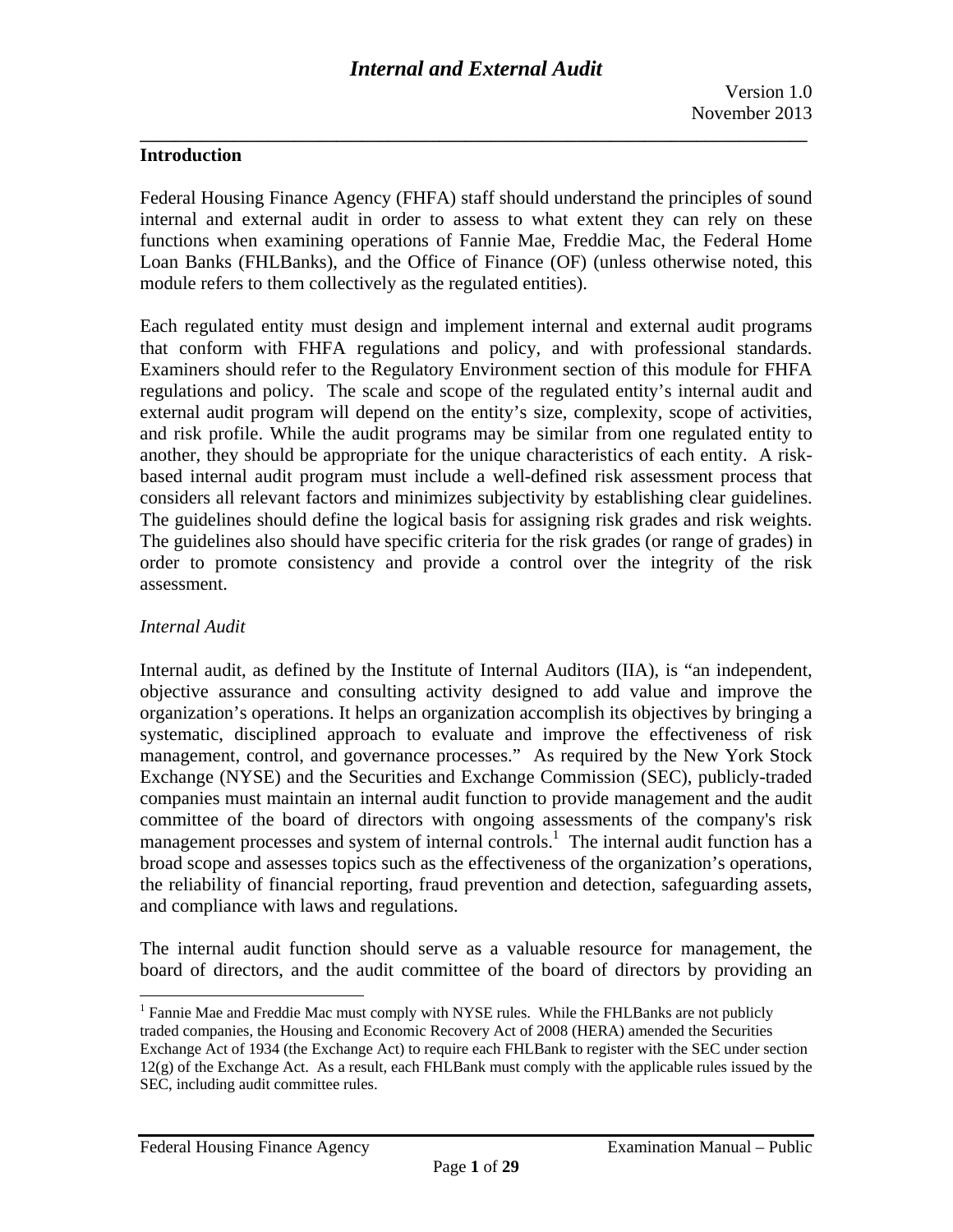# *Internal and External Audit*

**\_\_\_\_\_\_\_\_\_\_\_\_\_\_\_\_\_\_\_\_\_\_\_\_\_\_\_\_\_\_\_\_\_\_\_\_\_\_\_\_\_\_\_\_\_\_\_\_\_\_\_\_\_\_\_\_\_\_\_\_\_\_\_\_\_\_\_\_\_\_\_\_\_\_\_\_\_\_**  evaluation of the effectiveness of the regulated entity's operations, risk management, internal controls, and governance. A competent auditor's objectivity, skills, and knowledge can help improve an organization's internal control, risk management, and governance processes. An effective internal audit function also provides assurance to other stakeholders such as shareholders, employees, and regulators.

It is critical that the internal audit function be independent from the entity's business operations. To ensure independence, the internal audit function should report directly to the audit committee of the board of directors and administratively to the most senior executive of the organization — usually the chief executive officer.

 internal auditing, the code of ethics, and the *Standards*. These standards are required best While differences amongst the regulated entities may affect the scope and nature of their internal audit practices, each should comply with the IIA's *International Standards for the Professional Practice of Internal Auditing* (*Standards*). The IIA is an international professional association that provides internal audit professionals with authoritative guidance organized in the International Professional Practices Framework as *mandatory*  and *strongly recommended* guidance. The three mandatory elements are the definition of practices by audit committees and external audit firms, and provide benchmarks to help assess if internal auditors are meeting their responsibilities. Should internal auditors be prohibited by laws or regulations from complying with certain parts of the *Standards*, they should comply with all other parts and make appropriate disclosures.

Internal auditors' responsibilities are generally broader than those of external auditors. External auditors are primarily concerned with the internal control structure relevant to a financial statement audit, which includes an evaluation of the institution's ability to record, process, summarize, and report financial data consistent with the assertions in the financial statements. In addition to these areas, internal audit is also concerned with controls over processes that do not relate to a financial statement audit. Internal audit may conduct regular testing of internal controls to support management assertions regarding the entity's financial statements as required under the Sarbanes-Oxley Act of 2002 (Sarbanes-Oxley). If this is the case, however, internal auditors must establish and maintain strict firewalls to prevent auditors from reviewing their own previous work.

### *External Audit*

An external audit program encompasses engaging an independent public accountant to perform a full-scope financial statement audit, a balance-sheet-only audit, an attestation of internal controls over financial reporting, and other agreed-upon external audit procedures.

The external audit provides the board of directors and management with an independent and objective view of activities, including processes relative to financial reporting. An effective external audit function provides reasonable assurance about the effectiveness of internal controls over financial reporting, the accuracy in recording transactions, as well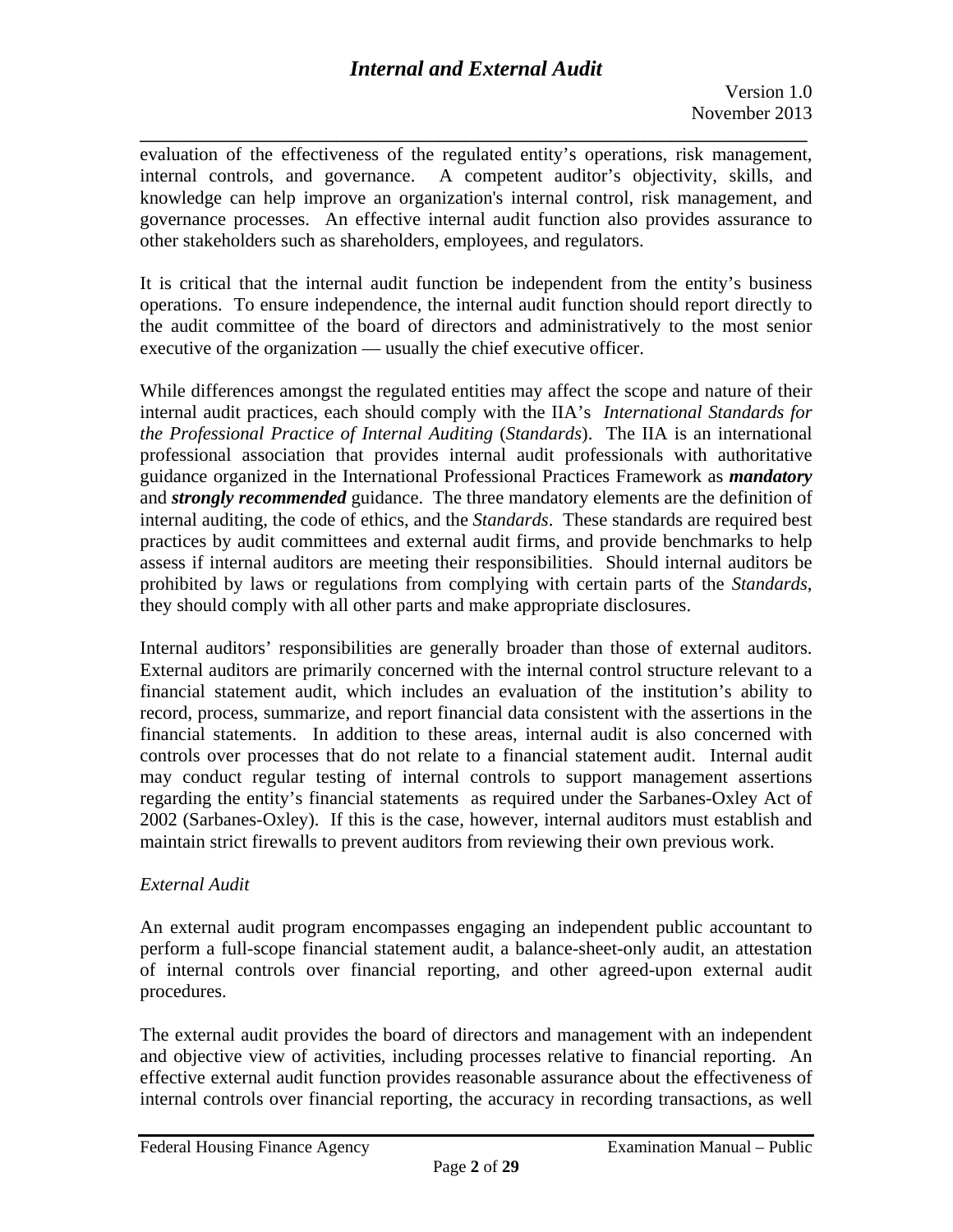**\_\_\_\_\_\_\_\_\_\_\_\_\_\_\_\_\_\_\_\_\_\_\_\_\_\_\_\_\_\_\_\_\_\_\_\_\_\_\_\_\_\_\_\_\_\_\_\_\_\_\_\_\_\_\_\_\_\_\_\_\_\_\_\_\_\_\_\_\_\_\_\_\_\_\_\_\_\_**  as the accuracy and completeness of financial and regulatory reports and related disclosures.

#### *Audit Committee*

The audit committee serves to, among other things, promote external and internal audit independence and objectivity. The audit committee is responsible for assisting the Board in fulfilling its oversight responsibilities related to the integrity of the financial statements, compliance with legal and regulatory requirements, and oversight of the internal audit function. Generally, the audit committee's responsibility is to act on behalf of the board of directors to ensure that:

- 1) Financial statements and disclosures are reliable;
- 2) Internal control and risk management systems are effective;
- 3) Management and employees comply with the institution's code of business conduct and legal and regulatory requirements;
- 4) External auditors are independent and qualified and perform adequately; and
- 5) Internal auditors are objective and perform adequately.

Recognizing the specialized duties and need for independence of audit committee members, regulators and standards-setters have established requirements for entities to establish independent audit committees, to include "financial experts," that audit committees have access to legal counsel, and to establish confidential "whistleblower" access to the committee for employees of public companies and others.

#### Audit Committee Charter

The audit committee must adopt a formal written charter that details its specific authorities, duties, and responsibilities, including, but not limited to, the following:

- 1) Committee composition, membership, terms of service, independence, qualifications, and meetings.
- 2) Reviewing and approving the audit committee charter every three years.
- 3) Monitoring and/or overseeing the efforts of senior management to maintain the reliability and integrity of the accounting policies and financial reporting and disclosure practices of the regulated entity.
- 4) Reviewing the basis for the regulated entities' financial statements, the external auditor's opinion on those statements and internal controls, and recommending to the board that the audited financial statements be included in the annual report.
- 5) Monitoring and/or overseeing the internal audit function by: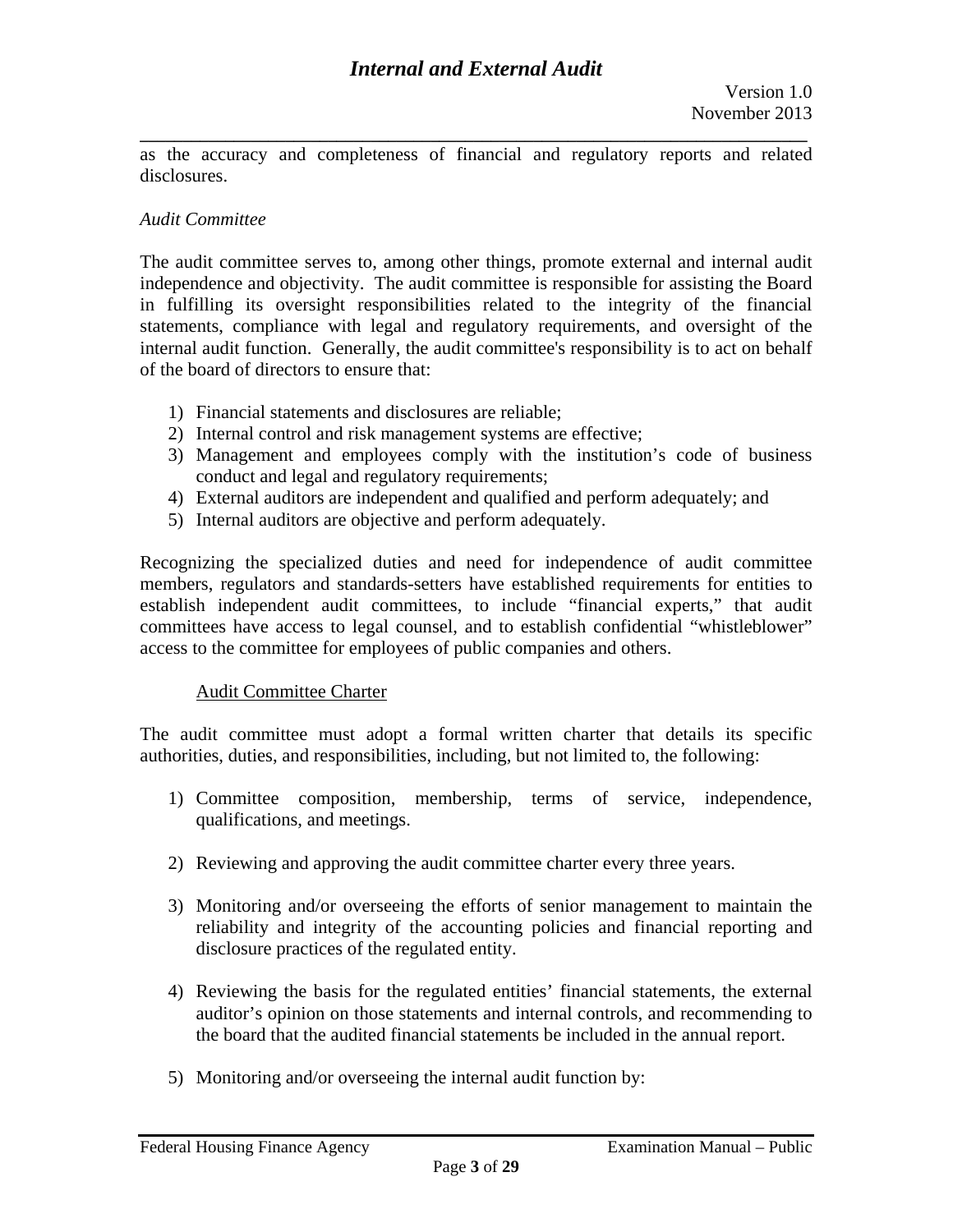- a) Selecting, evaluating, and, where appropriate, replacing the audit director and ensuring that the audit director can be removed only with the approval of the audit committee.
- b) Requiring that the audit director report directly to the audit committee on substantive matters, and that the audit director shall be accountable to the audit committee and board of directors.
- c) Requiring that both the internal and external auditors have unrestricted access to the audit committee without the need for any prior management knowledge or approval.
- d) Reviewing the scope of audit services required, significant accounting policies, significant risks and exposures, audit activities, and findings.
- e) Monitoring the adequacy and timeliness of internal audit follow-up on business line responses to findings.
- f) Assessing the performance and determining the compensation of the audit director.
- g) Reviewing and approving the audit director's work plan.
- h) Ensuring that the audit committee regularly meets in executive session with both internal and external auditors.
- i) Reviewing and approving the internal audit department budget.
- 6) Monitoring and/or overseeing the external audit function by:
	- a) Approving the external auditor's annual engagement letter.
	- b) Reviewing the performance of the external auditor.
	- c) Making recommendations to the board of directors regarding the appointment, renewal, or termination of the external auditor.
- 7) Assuring that the internal audit function staff is competent and receives adequate training.
- 8) Providing an independent, direct channel of communication between the board of directors and internal and external auditors.
- 9) Determining the extent to which internal and external auditors review the security for computer systems, facilities, and backup systems.
- 10) Evaluating responses by management to audit findings and reports, and monitoring management's implementation of audit recommendations.
- 11) Conducting or authorizing investigations into any matters within the audit committee's scope of responsibilities.
- 12) Monitoring compliance with the regulated entity's conflict of interest policy and oversight of investigations of conflicts of interest and unethical conduct.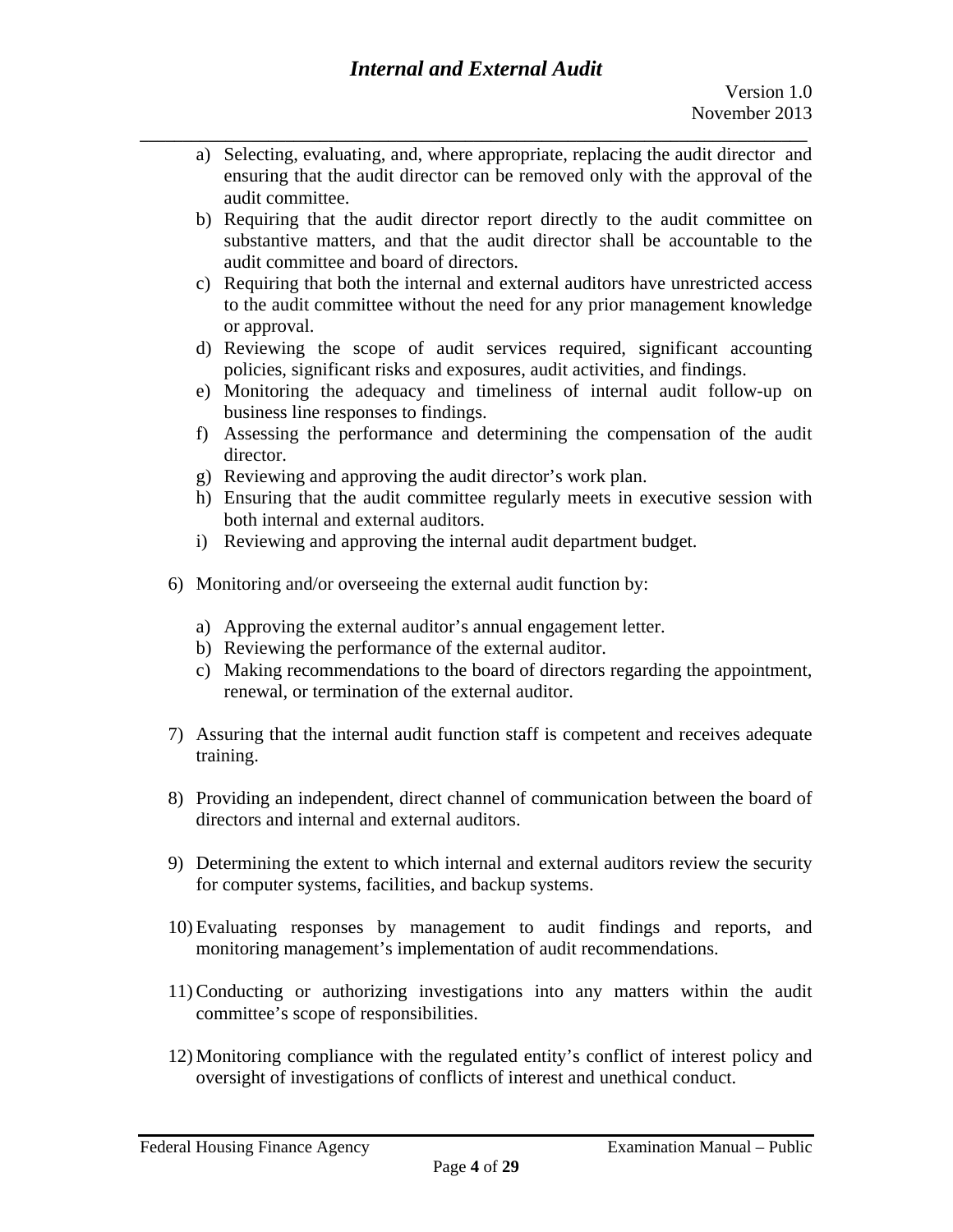- 13) Ensuring that the regulated entity has an adequate and effective system of internal controls that is implemented and maintained by competent and appropriately trained personnel by:
	- a) Reviewing the regulated entity's internal control system and the resolution of identified material weaknesses and reportable conditions in the internal control system, including the prevention or detection of management override or compromise of the internal control system; and
	- b) Reviewing the regulated entities programs and policies designed to provide reasonable assurance of compliance with applicable laws, regulations, and policies and monitoring the results of the compliance efforts.
- 14) Periodic reporting of its findings to the regulated entity's board of directors.
- 15) Ensuring that the external auditor provides the required communications (see the American Institute of Certified Public Accountants' (AICPA) Statement on Auditing Standards No. 114, *The Auditor's Communication with Those Charged with Governance* and the Public Company Accounting Oversight Board (PCAOB) Auditing Standard 5 - *An Audit of Internal Control Over Financial Reporting That Is Integrated with An Audit of Financial Statements.)* in a timely manner to the audit committee.
- 16) Reviewing and approving the financial statements and related disclosures prior to issuance.

### *Internal Audit Charter*

The purpose, authority, and responsibility of the internal audit function must also be formally defined in a written charter that is approved, and periodically reviewed and reapproved, by the board of directors. The internal audit charter establishes the internal audit function's position within the organization; authorizes access to records, personnel, and physical properties relevant to the performance of audit engagements; and defines the scope of internal audit activities. The charter should establish independence, which is defined in the *Standards* as the freedom from conditions that threaten the ability of the internal audit function to carry out responsibilities in an unbiased manner. The charter should also stipulate that the audit function have the resources needed in order for it to complete its work effectively and in a timely manner.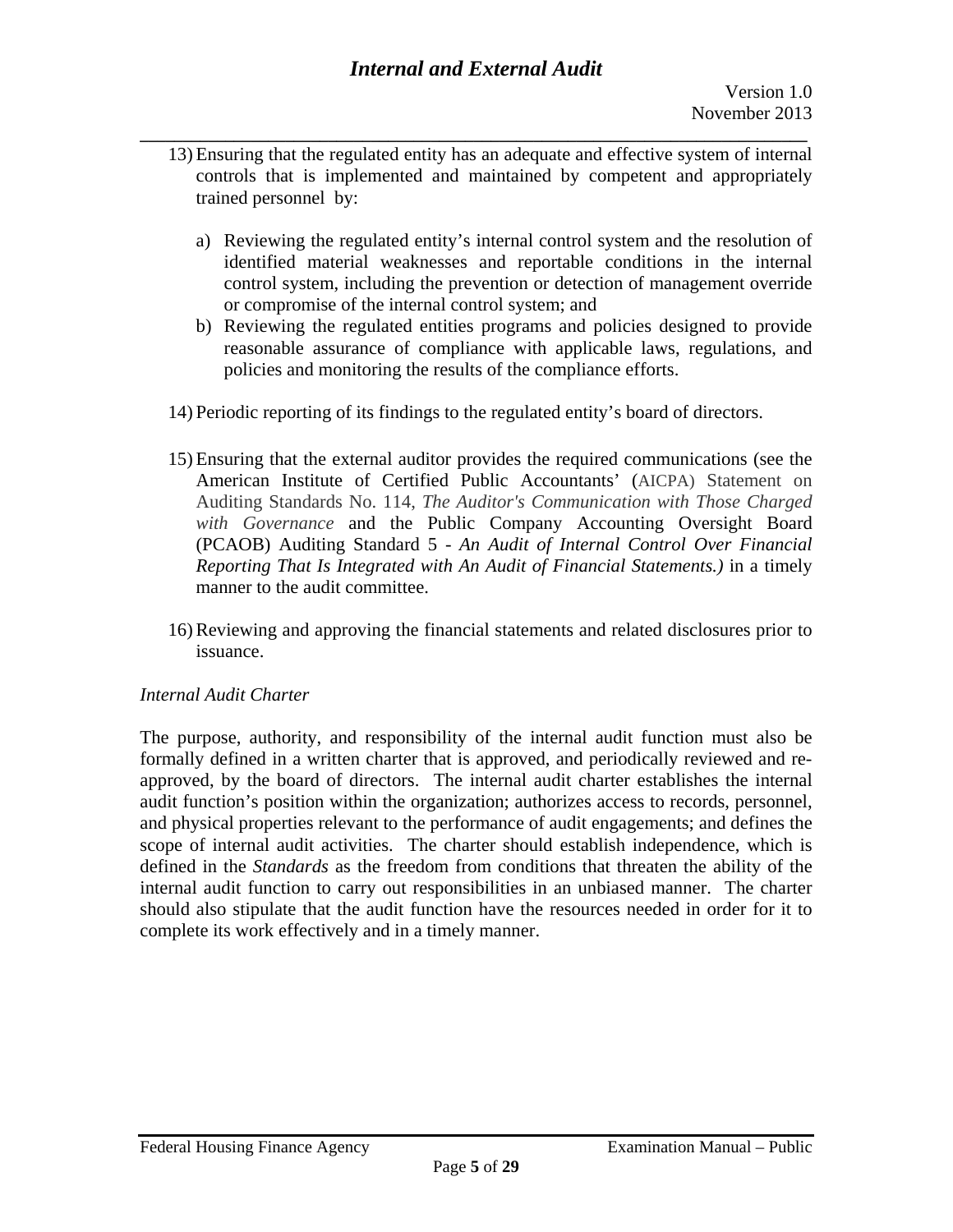### *Internal Audit Function*

Each regulated entity should have an effective audit program that is appropriate to the organization's size, and the nature and scope of its activities. The audit program should be effective in identifying issues, and the identification should be timely. Internal audit should be a risk-based, continuous function, coupled with well-planned external audit activity.

The internal audit function generally reviews transactions and decisions after the fact, and therefore functions as a detective control to identify problems, weaknesses, or errors after they occur. This distinguishes the internal audit function from the regulated entity's enterprise risk management function, which should be designed to identify and manage potential risks across the entity's operations – a preventive control. While the *Standards*  require the internal audit function to evaluate the effectiveness of the regulated entity's risk management processes, the two functions should be separate and not be comingled. To the extent that the internal audit function provides assurance that the regulated entity's internal controls are effective, it can also be considered a preventive control. Additionally, an effective internal audit function may dissuade individuals from unauthorized and/or unallowable activities, which serves as a preventive control.

An effective internal audit function should exhibit the following characteristics:

1) Organizational Status

Proper organizational status is necessary to ensure the independence and objectivity of internal audit. Without the support of the board of directors and senior management, the internal auditors may not receive the cooperation necessary to perform their tasks.

If individuals move to internal audit from other divisions within the entity, they must refrain from assessing specific operations for which they were previously responsible; however, they may provide consulting services to the business staff relating to operations for which they had previous responsibilities. Objectivity is presumed to be impaired if an auditor provides assurance services for an activity for which the auditor had responsibility within the previous year. Internal auditors should not accept responsibility for non-audit functions that are subject to periodic internal audit assessments. If an internal auditor accepts responsibility for functions that are part of the internal audit plan a third-party entity or external auditors should complete audits of those areas. When internal audit staff works on a special project or consulting engagement they can offer recommendations, but should never participate in implementing those recommendations.

If independence or objectivity is impaired in fact or in appearance, the details of the impairment should be disclosed to the audit committee of the board of directors. The nature of the disclosure will depend upon the impairment.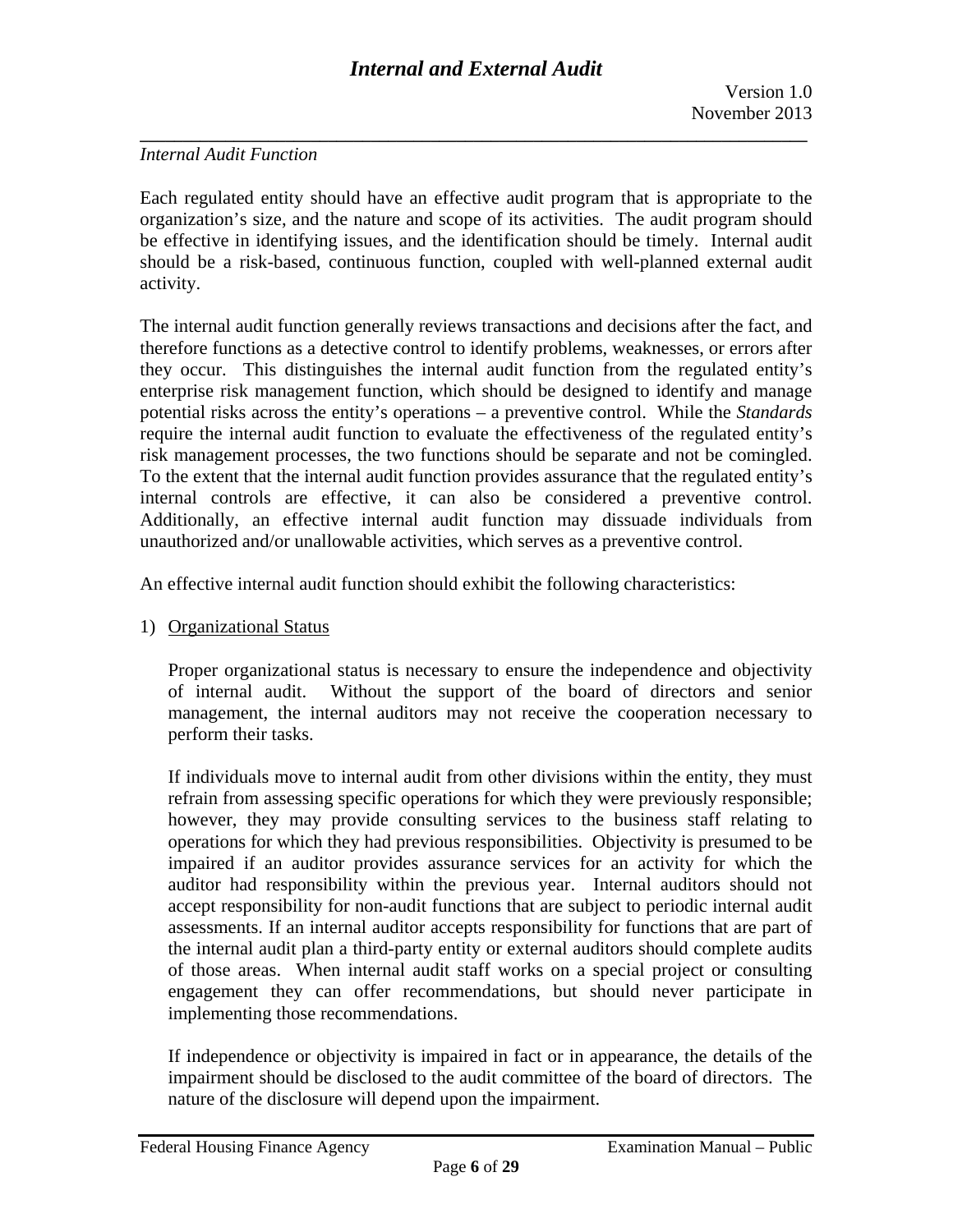#### 2) Professional Competency and Due Professional Care

Internal auditors must possess the knowledge, skills, and other competencies needed to perform their individual responsibilities. Internal auditors must enhance their knowledge, skills, and other competencies through continuing education. Internal auditors should have knowledge of key information technology risk and controls and available technology-based audit techniques to perform their assigned work. However, not all internal auditors are expected to have the expertise of an internal auditor whose primary responsibility is a specific area, such as information technology auditing.

The internal audit director must develop and maintain a quality assurance and improvement program that covers all aspects of the internal audit function and continuously monitors its effectiveness. The process should include internal and external assessments. Internal assessments include ongoing reviews of the performance of the internal audit activity as well as periodic reviews through assessments by others within the organization that are knowledgeable of internal audit practices and the *Standards*. The *Standards* require that external assessments, such as quality assurance reviews, be conducted at least once every five years by a qualified, independent reviewer from outside the regulated entity. The results of the external assessment should be reported to the audit committee and the board of directors.

#### 3) Management of Internal Audit Activities

The audit director must develop an annual audit plan that outlines the priorities of internal audit, consistent with the regulated entity's goals. The annual audit plan should be based on internal audit's assessment of risk for the entity's significant business activities, and should include input from senior management and the board of directors in the process. The audit director should also consider risk assessments performed by the business lines and the risk management function. Internal audit's risk assessment should analyze the risks inherent in a given business line, the mitigating control processes, and the residual risk exposure to the entity. Upon approval of the annual audit plan by the audit committee, internal audit should develop programs that describe the audit objectives and list the procedures that will be performed during each internal audit review.

The frequency of the audits should be consistent with the nature, complexity, and risk of the entity's business and operational activities. Specific items that may be considered in determining audit frequency include, but are not limited to, prior period audit results; identified weaknesses; organizational environment and changes; changes in key personnel, management oversight; adequacy of internal controls, policies and procedures; significance to the balance sheet and income statements or even significant changes to material balance sheet or income statement accounts; transaction volume; adequacy of systems; regulatory requirements and changes;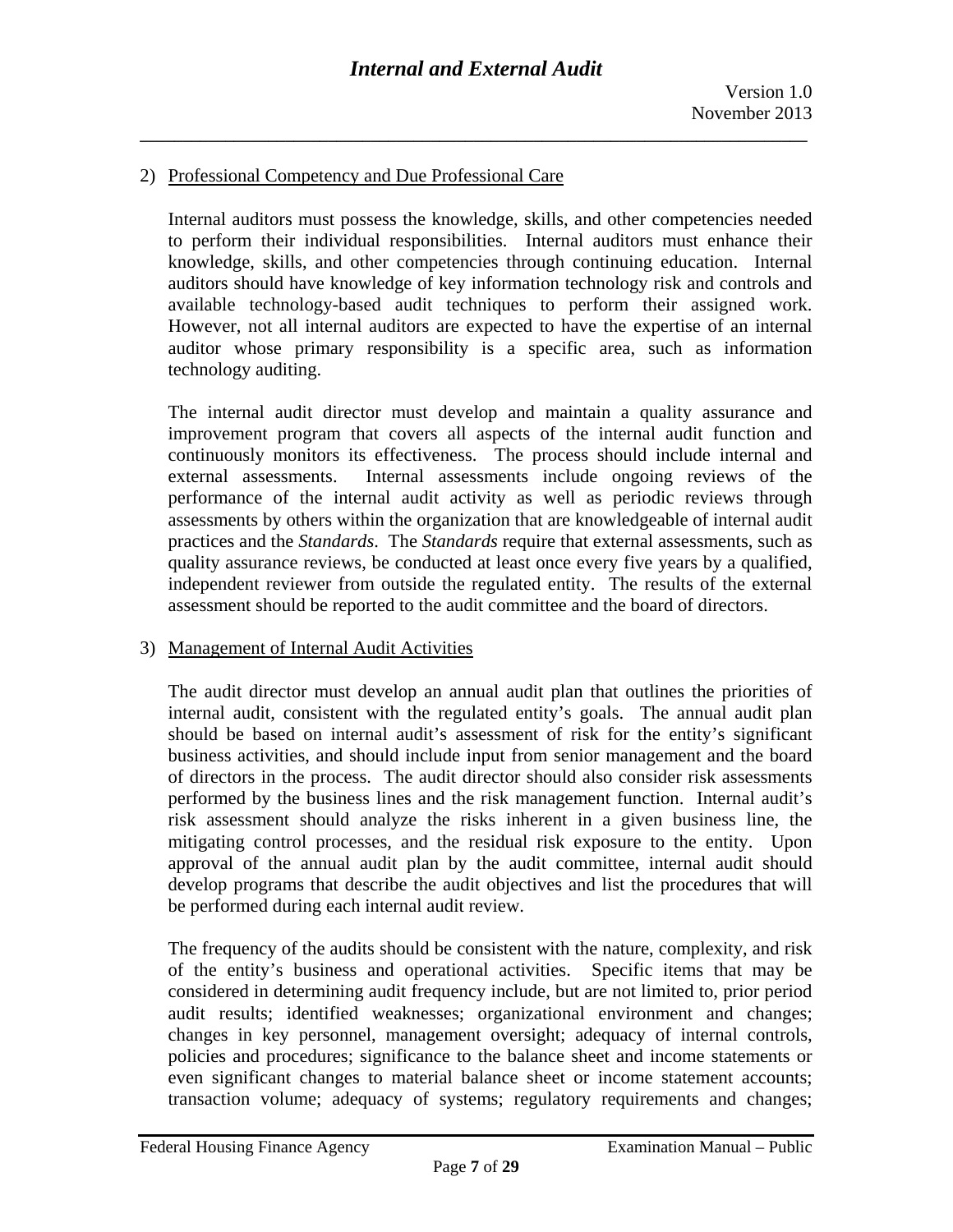manual or systemic processing changes; change in market/business environment; and the adequacy of business contingency plans.

Audit work schedules should be sufficiently flexible to cover unanticipated demands on the internal auditing department. The *Standards* require that internal audit staffing resources should be appropriate, sufficient, and effectively deployed to achieve the approved plan. The audit director should report the audit plan and resource requirements, including significant interim changes, to senior management and the audit committee for review and approval, highlighting any resource limitations.

### 4) Communication

*a) Audit Reports* 

Each report should include the audit's objectives and scope as well as applicable conclusions, recommendations, action plans, and where appropriate, the internal auditor's opinions and conclusions. The audit director or designee is responsible to review and approve the final audit report before issuance and should decide to whom the report will be distributed. If the auditor identifies significant risk management, control, and governance issues, such issues should be communicated promptly to senior management and the board of directors. When noncompliance with the *Standards* affects a specific engagement, communication of the results should disclose the *Standard(s)* with which full compliance was not achieved, the reason(s) for noncompliance, and the effect of noncompliance on the engagement.

#### *b) Monitoring Results and Follow-up*

The audit director must establish a process to monitor and follow-up on the findings to determine whether corrective action has been effectively implemented or that senior management has acknowledged and accepted the risk of not taking action. In addition, the internal audit department should determine whether violations, findings, weaknesses, and other issues reported by regulators (including FHFA), external auditors, and others have been promptly addressed. If corrective action has not been implemented, or if the audit director believes that senior management has accepted excessive risk, the audit director should engage in discussion with senior management. If the implementation or risk issue is not resolved, the matter must be reported to the audit committee. The audit committee should address the issue and disclose as appropriate to the full board of directors.

#### *External Audit Activities*

The external audit program should determine whether an entity's financial statements have been properly prepared in accordance with generally accepted accounting principles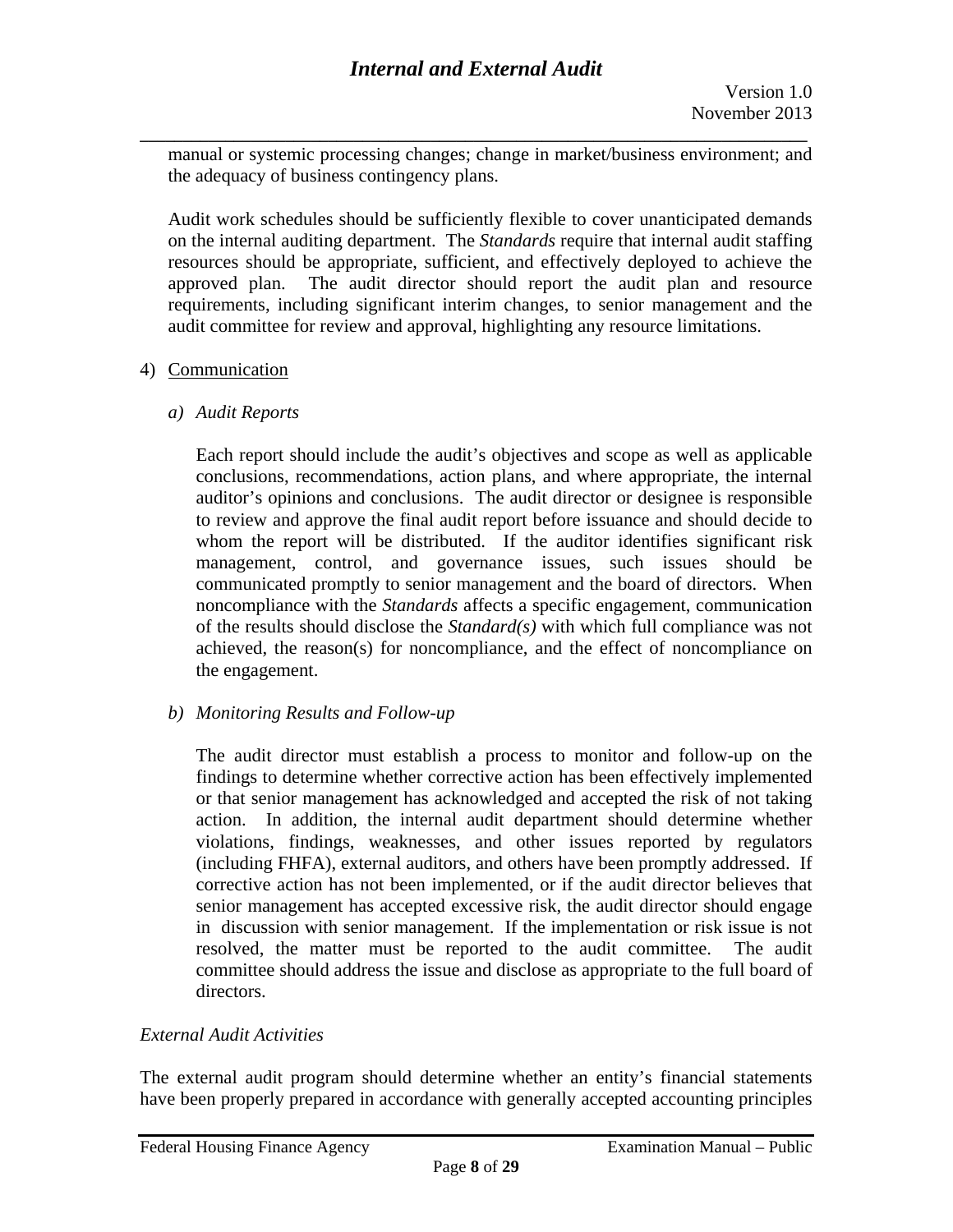(GAAP) consistently applied and to alert management to any material weaknesses or significant deficiencies in internal controls over financial reporting. There are four common types of independent public accountant's opinions:

**\_\_\_\_\_\_\_\_\_\_\_\_\_\_\_\_\_\_\_\_\_\_\_\_\_\_\_\_\_\_\_\_\_\_\_\_\_\_\_\_\_\_\_\_\_\_\_\_\_\_\_\_\_\_\_\_\_\_\_\_\_\_\_\_\_\_\_\_\_\_\_\_\_\_\_\_\_\_** 

- 1) Unqualified: States that the financial statements present fairly, in all material respects, the financial position, results of operations, and cash flows of the entity in conformity with GAAP consistently applied.
- 2) Qualified: States that, except for the effects of the matter(s) to which the qualification relates, the financial statements present fairly, in all material respects, the financial position, results of operations, and cash flows of the entity in conformity with GAAP consistently applied.
- 3) Adverse: States that the financial statements do not present fairly, in all material respects, the financial position, results of operations, and cash flows of the entity in conformity with GAAP consistently applied.
- 4) Disclaimer of Opinion: States that the auditor does not express an opinion on the financial statements.

necessary verification procedures to compensate for an inadequate internal audit. The major factor that should be considered in evaluating the work of external auditors is the adequacy of the audit program. Examiners are interested in the work performed by external auditors for three principal reasons. First, situations will arise where internal audit work is not being performed or where such work is deemed to be of limited value to the examiner. In such situations, the work performed by external auditors should be reviewed to determine if it may be relied upon in lieu of the examiners performing the Second, the work performed by external auditors may affect the amount of testing the examiner must perform. Third, reports rendered by external auditors often provide the examiner with information pertinent to the development of the examination scope or the conduct of the examination.

The PCAOB, created by Sarbanes-Oxley, establishes auditing and related professional practice standards for registered public accounting firms to follow in the preparation and issuance of audit reports. PCAOB Rule 3100, *Compliance with Auditing and Related Professional Practice Standards*, requires the auditor to comply with all applicable auditing and related professional practice standards of the PCAOB. The PCAOB has also adopted, as interim standards, certain preexisting standards of the AICPA generally accepted auditing standards.

In contrast with GAAP, generally accepted auditing standards (GAAS) are concerned with the auditor's professional qualifications, the judgment the auditor exercises in the performance of an audit, and the quality of the audit reports. GAAS are grouped into three categories: 1) general standards; 2) standards of field work; and 3) standards of reporting.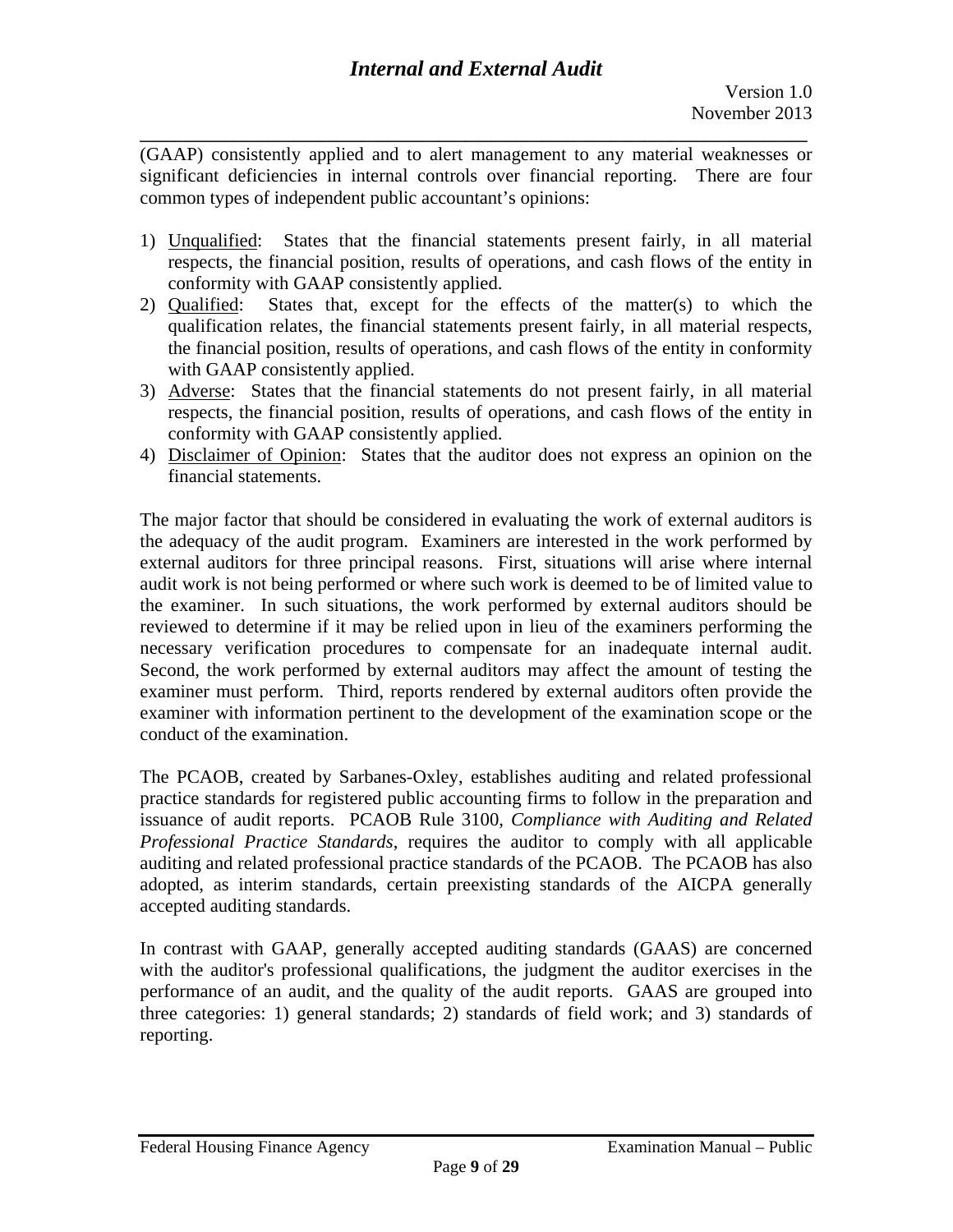- 1) *General Standards:* 
	- a) The audit is to be performed by a person or persons having adequate technical training and proficiency as an auditor.
	- b) Independence in mental attitude is to be maintained in all matters relating to the audit.
	- c) Due professional care is to be exercised in the performance of the audit and the preparation of the report.
- 2) *Field Work Standards:* 
	- a) The work is to be adequately planned and any assistants are to be properly supervised.
	- b) A sufficient understanding of the internal control structure is to be obtained to plan the audit and to determine the nature, timing, and extent of tests to be performed.
	- c) Sufficient competent evidential matter is to be obtained through inspection, observation, inquiries, and confirmations to afford a reasonable basis for an opinion regarding the financial statements under examination.
- 3) *Standards of Reporting:* 
	- a) The report shall state whether the financial statements are presented in accordance with GAAP.
	- b) The report shall state whether GAAP has been consistently applied in the current and preceding periods.
	- c) Informative disclosures in the financial statements are to be reasonably adequate unless otherwise stated in the report.
	- d) The report shall contain either an expression of opinion on the financial statements, taken as a whole, or an assertion that an opinion cannot be expressed.

### **Regulatory Environment**

The primary authorities governing, or relevant to, external and internal audit activities of the regulated entities are set forth below. The examiner should review these to ensure compliance.

*1) Rules and Regulations of the Federal Housing Finance Agency and its predecessor, the Federal Housing Finance Board (Finance Board), which include the following parts and sections relevant to the FHLBank's internal and external audit function:* 

12 CFR Part 917 of the Finance Board regulations addresses the powers, responsibilities, and accountability of FHLBank boards of directors and senior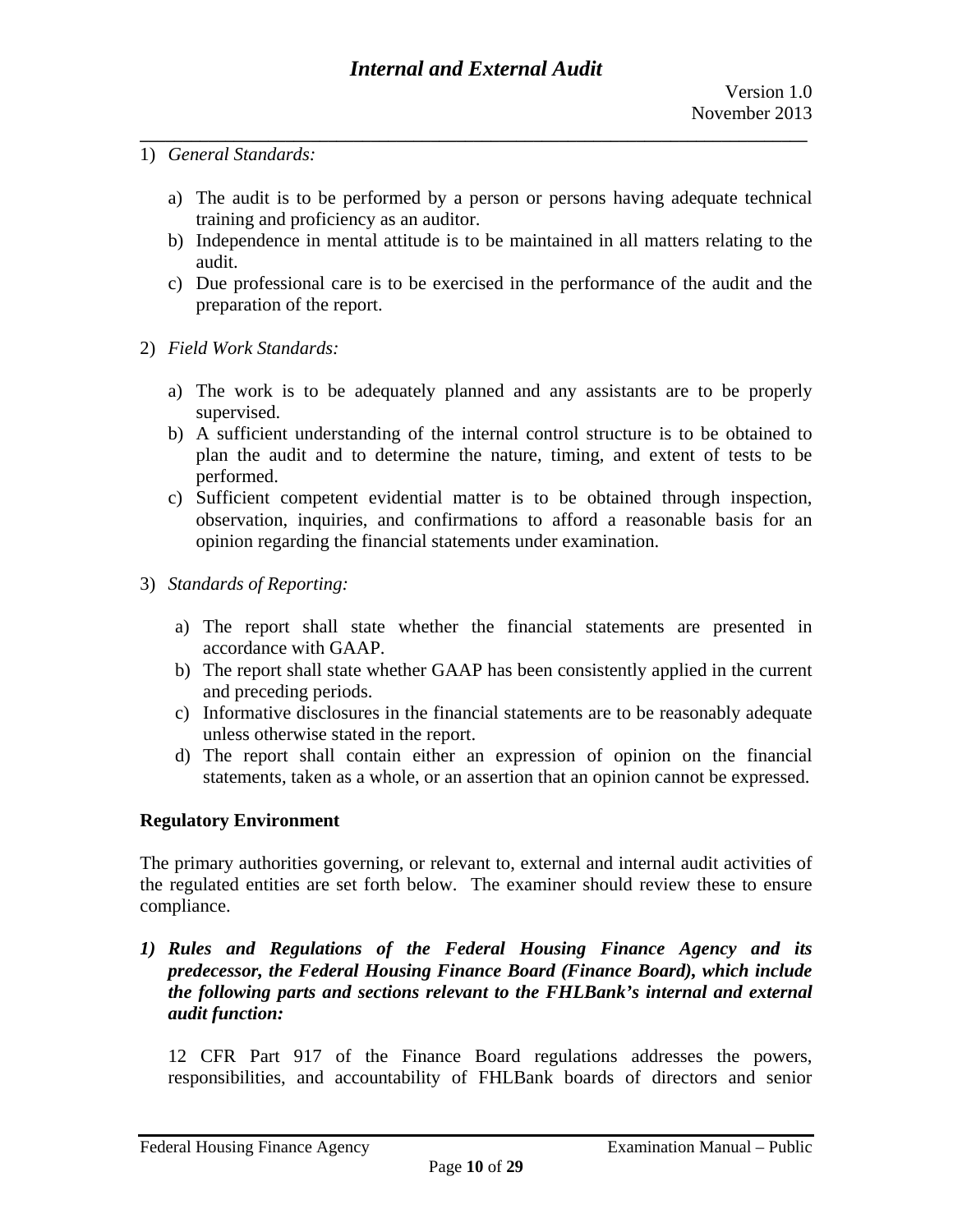management by prescribing standards for a corporate governance framework. In particular:

12 CFR 917.2, *General authorities and duties of Bank boards of directors*, includes a provision that each Bank director shall have the ability to understand a Bank's balance sheet and income statement and ask substantive questions of management and the internal and external auditors.

12 CFR 917.3, *Risk management*, requires that each Bank's board of directors have a risk management policy that addresses the Bank's exposure to credit risk, market risk, liquidity risk and operations risk.

12 CFR 917.6, *Internal control system*, requires that each Bank shall establish and maintain an effective internal control system which, for example, directs senior management to address concerns expressed by internal auditors, external auditors and regulatory examiners regarding weaknesses in the internal control system.

12 CFR 917.7, *Audit committees*, addresses the powers, duties, composition, and responsibilities of the audit committees. These responsibilities should be detailed in a charter and approved by the board of directors. The duties of each Bank's audit committee include overseeing the internal audit and external audit functions and in that connection reviewing and approving the internal auditor's work plan and approving the external auditor's annual engagement letter. The audit committee also has the duty to assess the performance of the internal auditor and external auditor.

12 CFR Part 1273 of FHFA regulations sets forth the requirements for the Office of Finance and the combined financial reports, Board and Audit Committee requirements. In particular:

12 CFR 1273.3 (b) addresses the preparation of combined financial statements.

12 CFR 1273.4 (c) states that FHFA shall determine whether a combined Federal Home Loan Bank System annual or quarterly financial report complies with the standards of part 1273.

12 CFR 1273.6 (b) states the requirements of combined financial reports.

12 CFR 1273.8 (a) (3) requires that each director of the Office of Finance board of directors have the ability to ask substantive questions of management and the internal and external auditors about the combined financial statements of the Federal Home Loan Bank System and the operations and financial statements of the OF.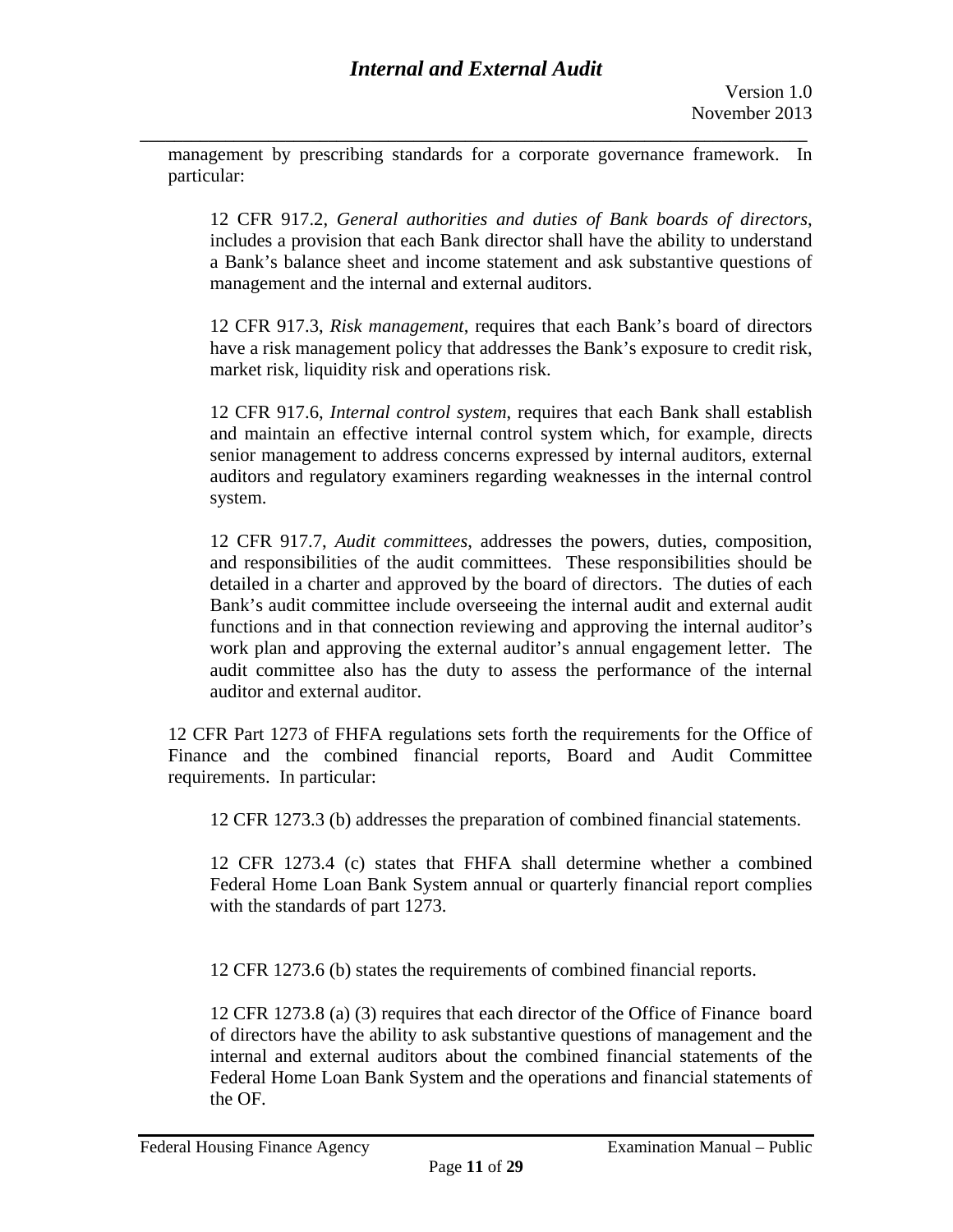12 CFR 1273.9 addresses the responsibilities of the OF Audit Committee, including overseeing the internal audit activities, employing the services of an independent, external auditor, reviewing the external auditor's opinion on the financial statements, ensuring that senior management is maintaining an adequate internal control system within the OF, and providing an independent direct channel of communication between the OF's board and the internal and external auditors.

12 CFR Part 1274 of FHFA regulations sets forth standards related to the financial statements and related external audits of the FHLBanks, the Office of Finance, and the Financing Corporation.

12 CFR 1274.1 defines an audit and an audit report.

12 CFR 1274.2 (a) requires each Bank, the OF and the Finance Corporation of the Federal Home Loan Bank System (FICO) to obtain annually an independent audit and audit report on its financial statement.

12 CFR 1274.2 (b) requires the OF audit committee to obtain an audit and audit report on the combined annual financial statements for the Bank System.

12 CFR 1274.2 (c) requires that all audits must be conducted in accordance with generally accepted auditing standards and in accordance with the current government auditing standards of the Office of the Comptroller General of the United States (i.e., the U.S. Government Accountability Office).

12 CFR 1274.2 (d) requires that an independent, external auditor must meet at least twice a year with the audit committee of each Bank, the audit committee of the OF, and the related Financing Corporation (FICO) Directorate.

12 CFR 1274.2 (e) requires that examiners shall have unrestricted access to all auditors' workpapers and to the auditors to address substantive accounting issues that may arise during the course of any audit.

12 CFR 1274.3 addresses requirements to provide financial and other information to FHFA and the OF.

## *2) Rules, Regulations, and Orders of the Federal Housing Finance Agency and its predecessor, the Office of Federal Housing Enterprise Oversight (OFHEO), which include the following parts and sections relevant to the Enterprises' internal and external audit function:*

12 CFR Part 1710 of the OFHEO regulations addresses powers and responsibilities of the boards of directors for Fannie Mae and Freddie Mac. In particular, 12 CFR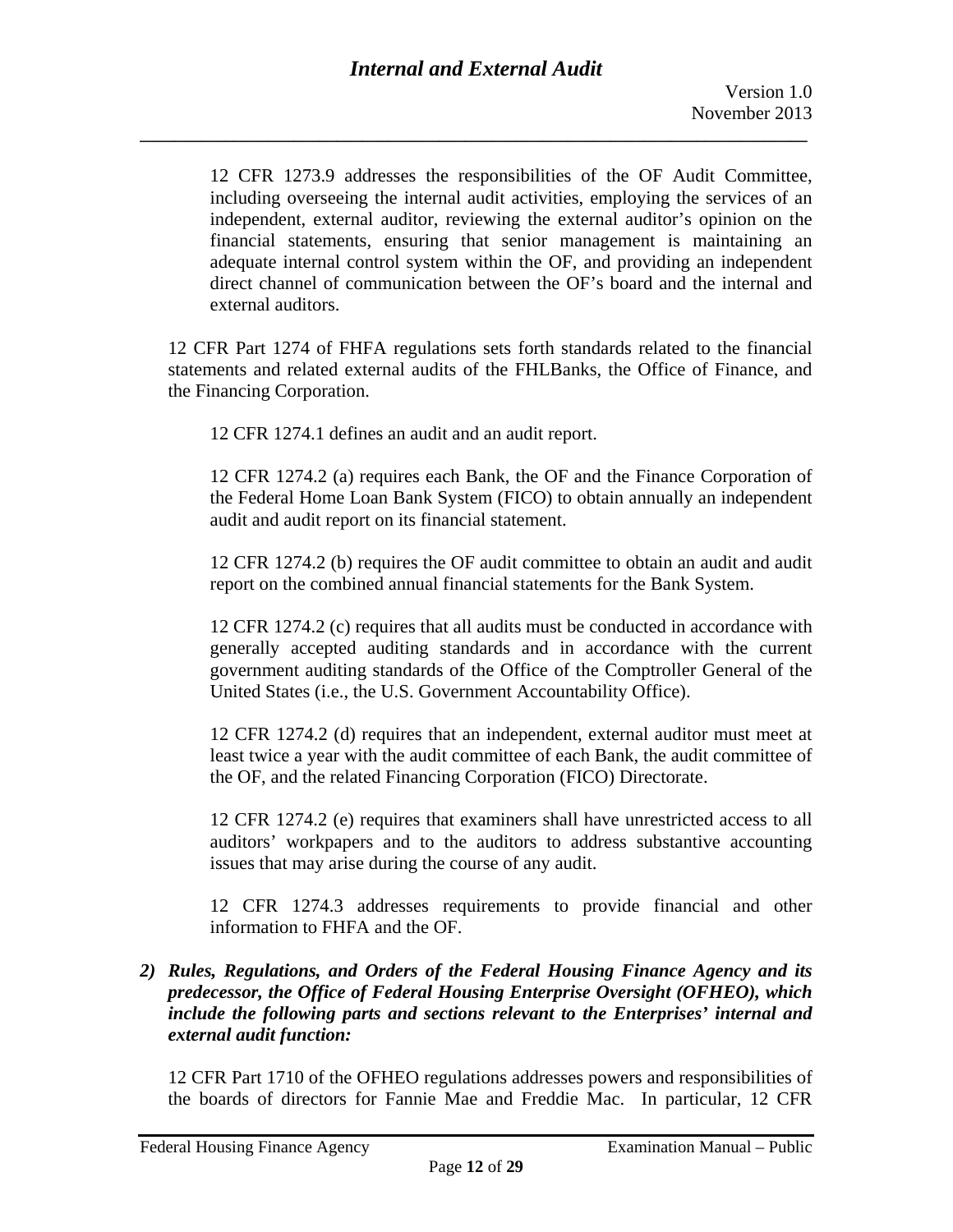1710.12 requires the establishment of an audit committee.

FHFA Order No. 2008-006 states that the members of the board and board committees shall function in accordance with the applicable designated duties and with the authorities as set forth in federal statutes, regulations, and FHFA examination and policy guidance, Delaware law (for Fannie Mae), Virginia law (for Freddie Mac) pursuant to FHFA regulation 12 CFR 1710.10, and in the bylaws and applicable committee charters in existence as of the date of the order. The bylaws and committee charters may be amended or modified by, or with the consent of, FHFA as conservator.

#### *3) Rules and Regulations of the Federal Housing Finance Agency, which include the following parts and sections relevant to the internal and external audit function:*

12 CFR part 1236 Prudential Management and Operations Standards (PMOS) Standard 2 (Independence and Adequacy of Internal Audit Systems) highlights the need for an independent audit function, the need for the regulated entity to establish an internal audit function that adequately tests internal controls, the audit committee responsibilities related to the internal audit function, and ensuring the audit function conducts risk-based audits and the audit function is properly staffed.

### *4) Advisory Bulletins and Resolutions of the Federal Housing Finance Agency, and its predecessor, the Finance Board that provide guidance related to internal/external audit include the following:*

Advisory Bulletin 2013-03 (FHFA Examination Rating System) dated December 19, 2012, contains guidance and evaluative factors pertaining to internal audit under the "Management" component rating. The evaluative factors include conformance with internal policies and controls, adequacy of audits, and responsiveness to findings made by internal and external audit functions or outside consultants.

Advisory Bulletin 96-1, (Internal Audit Independence) dated February 29, 1996, provides that the Audit Committee is responsible for the selection, compensation and performance evaluation of the CAE

Advisory Bulletin 02-5, (Risk Assessment – Internal Audit Independence) dated April 8, 2002, provides that the internal audit function should not take an ownership role and manage or coordinate the annual risk assessment of the FHLBank.

Advisory Bulletin 05-05, (Risk Management Oversight) dated May 18, 2005, provides guidance on the risk management responsibilities of the Board, senior management, and risk management.

Federal Housing Finance Board Resolution numbered 92-568.1, dated July 22, 1992, sets forth minimum standards for the internal audit function and CAE.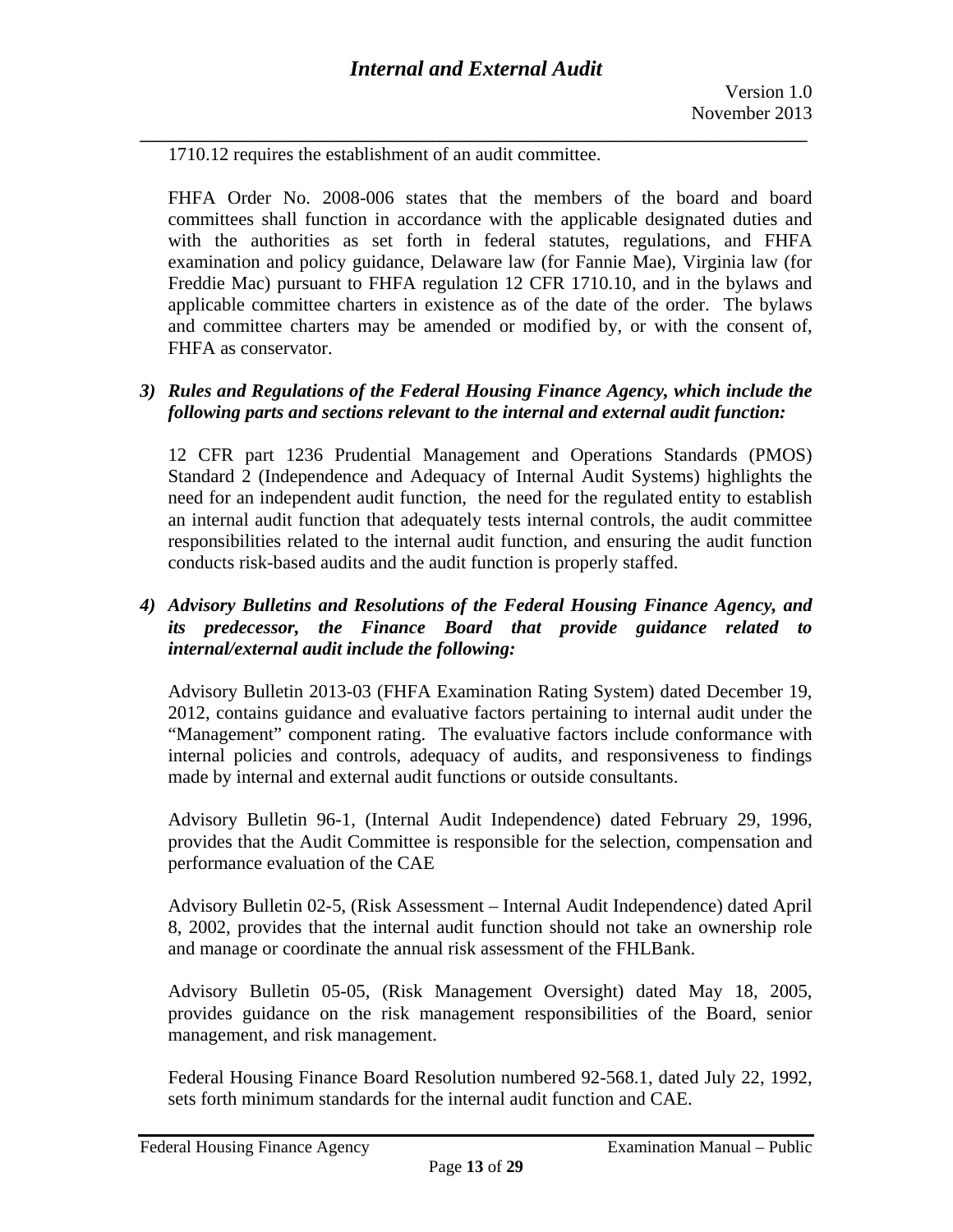#### *5) Other Supervisory and Examination Guidance issued by the FHFA*

FHFA Examination Guidance: Examination for Accounting Practices dated October 27, 2009, sets forth guidance relevant to Audit Committees, internal audit functions, financial statements, and external audit functions.

*6) Regulations and interpretations of the Securities and Exchange Commission.* The below SEC rules and regulations are designed to ensure the organization discloses meaningful financial information to the public and enforces the securities laws.

Securities Exchange Act of 1934, Section 10A (g) Prohibited Activities. SEC Rule 10A-3 Standards Relating to Listed Company Audit Committees. SEC Rule, Revision of the Commission's Auditor Independence Requirements. SEC Regulation S-X [17 CFR Part 210], Rule 2-01, Qualifications and Reports of Accountants. SEC Regulation S-K [17 CFR Part 229], Section 229.303 (Item 303), Management's Discussion and Analysis of Financial Condition and Results of Operations.

In addition, SEC Regulation S-K [17 CFR Part 229], Section 229.306 (Item 306), sets forth requirements pertaining to audit committees and SEC Regulation S-K [17 CFR Part 229], Section 229.407 (Item 407), Corporate Governance addresses various corporate governance requirements that relate to the Board and audit committee.

- *7) The Public Company Accounting Oversight Board Rule 3100*, Compliance with Auditing and Related Professional Practice Standards, requires external auditor to comply with all applicable auditing and related professional practices standards of the PCAOB.
- *8) Sarbanes-Oxley Act of 2002* **(Sarbanes-Oxley),** addresses various corporate governance requirements that relate to the Board, internal and external audit functions, and management's attestation surrounding ICFR. In particular, section 301 sets forth standards related to audit committees.
- *9) New York Stock Exchange Rule 303A*, sets forth corporate governance rules with specific standards for Audit Committees.
- *10) Professional standards adopted by the Institute of Internal Auditors.* The Institute of Internal Auditors (IIA) provides authoritative certification, education, research, and technological guidance for the profession. The IIA serves as the profession's resource on significant auditing issues worldwide and issues the Standards for the Professional Practice of Internal Auditing and the International Professional Practices Framework.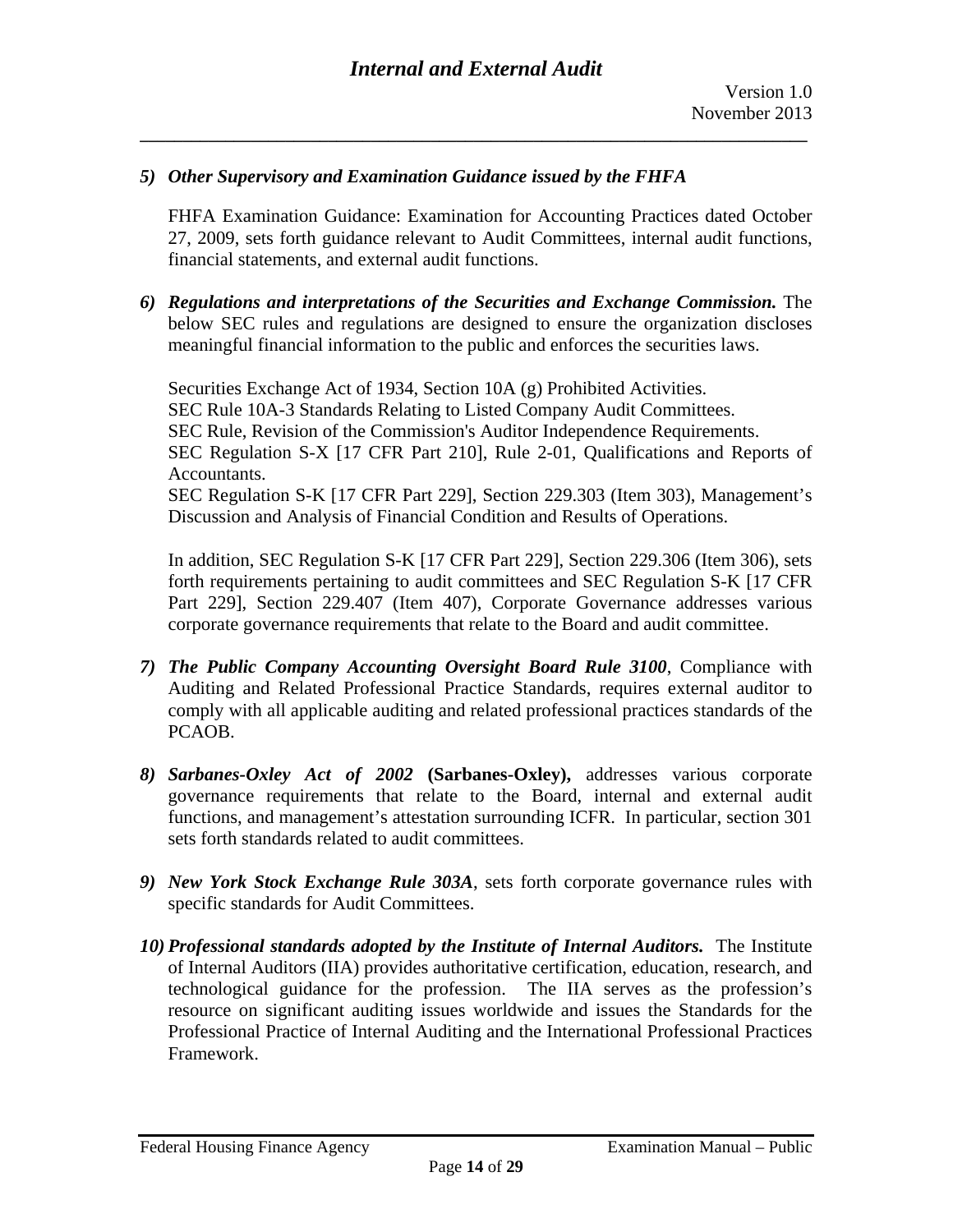**\_\_\_\_\_\_\_\_\_\_\_\_\_\_\_\_\_\_\_\_\_\_\_\_\_\_\_\_\_\_\_\_\_\_\_\_\_\_\_\_\_\_\_\_\_\_\_\_\_\_\_\_\_\_\_\_\_\_\_\_\_\_\_\_\_\_\_\_\_\_\_\_\_\_\_\_\_\_**  *11) Financial Accounting Standards Board (FASB) Codification.* FASB is the single source of authoritative U.S. generally accepted accounting principles governing the preparation of financial reports and is officially recognized as authoritative by the SEC and the AICPA. Effective July 1, 2009, changes to the source of authoritative U.S. GAAP, the *FASB Accounting Standards Codification*, are communicated through an Accounting Standards Update (Update or ASU). Updates are published for all authoritative U.S. GAAP promulgated by the FASB, regardless of the form in which such guidance may have been issued prior to release of the FASB codification (e.g., FASB Statements, EITF Abstracts, FASB Staff Positions). Updates also will be issued for amendments to the SEC content in the FASB codification as well as for editorial changes.

An Update is a transmittal document that (1) summarizes the key provisions of the project that led to the Update, (2) details the specific amendments to the FASB codification, and (3) explains the basis for the Board's decisions. Although ASUs update the FASB codification, the FASB does not consider Updates as authoritative in their own right.

Prior to the release of the FASB codification as the single source of authoritative U.S. GAAP, the FASB amended pre-codification standards and issued them in an "as amended" form. Now, the FASB will not amend Updates. It will only amend the FASB Codification.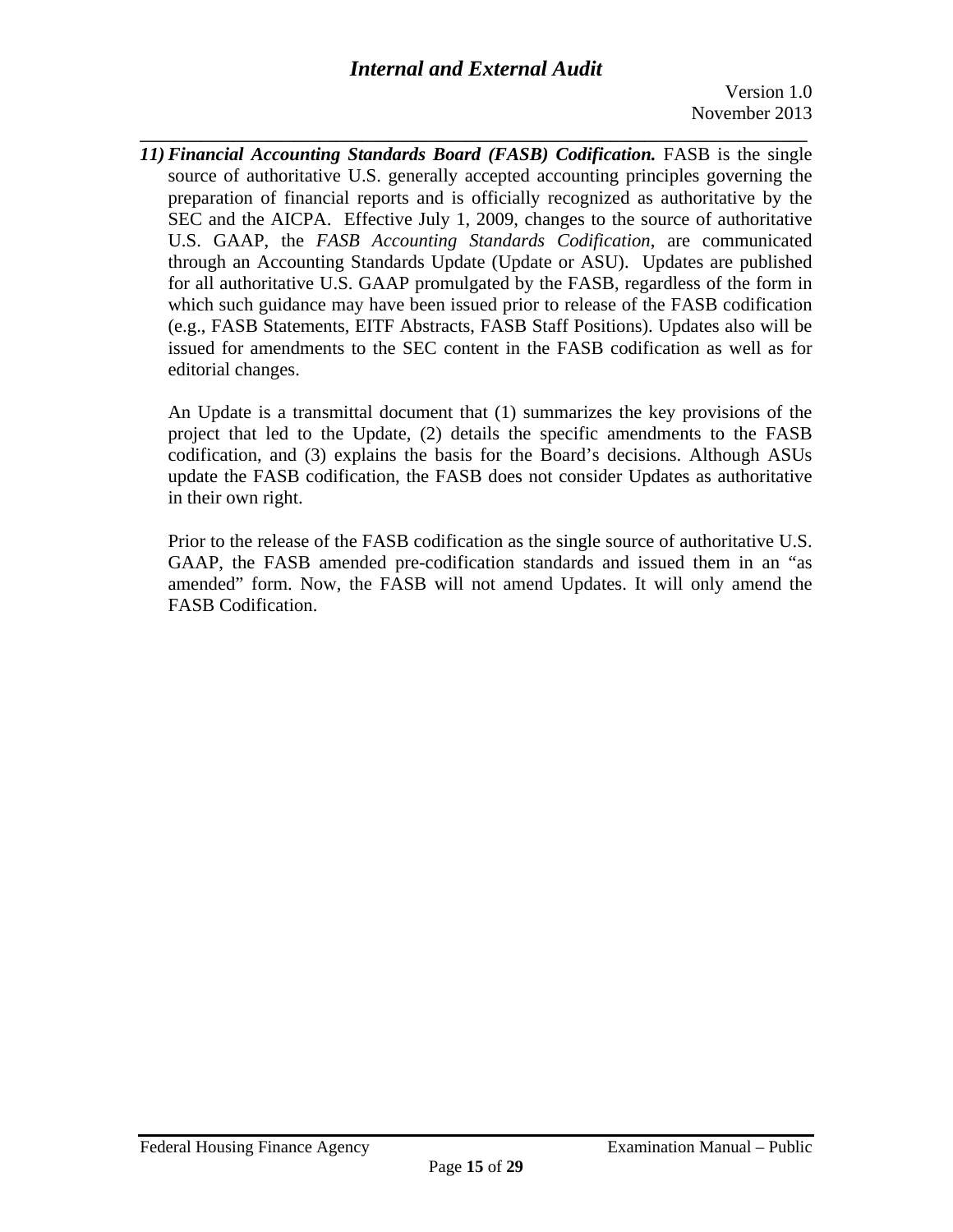# **Issues Specific to the Regulated Entities**

Audit cycles may vary amongst the regulated entities; however, they should always be commensurate with the assigned risk rating. Typically, audits rated high risk will be conducted annually, medium risk audits may be conducted once every two years, and low risk audits may be performed on a three-year cycle. If a regulated entity's audit cycles allow greater latitude than this, the basis should be documented, justified, and approved by the audit committee.

The external and internal auditors should coordinate the timing and scope of their audits within a regulated entity to ensure adequate coverage of the major risks and to minimize duplication of effort. With respect to the FHLBanks and the Office of Finance, one public accounting firm is responsible for performing the financial statement audits of the separate entities, as well as the combined financial statements for the FHLBank System. The regulated entities may engage different public accounting firms to perform the external audit programs; however, the external auditor selected by the regulated entity must adhere to the standards in FHFA's *External Auditor Review* guidance and the PCAOB's *Appointment of the Independent Auditor*.

The specific number of internal auditors, reporting structure of the audit function, background, experience, education, and professional certifications of the audit staff, audit methodologies, and practices may vary among regulated entities due to unique factors, such as business strategies, and internal competencies. Specific engagements may be outsourced or co-sourced for various reasons ranging from insufficient staff to complete planned audits timely, to a need to obtain technical expertise for a particular audit that is beyond that needed to conduct most audits of an entity's operations.

If an internal audit engagement is outsourced, examiners should consider reviewing the objectives detailed in the engagement letter, scope of review, audit committee approval, coordination with internal auditors and senior management, testing, reporting the results to senior management, corrective action, and reporting to the audit committee and the board of directors. Examiners should also consider the number and type of outsourced audits when assessing the adequacy of resources and expertise of the internal audit function.

When evaluating the adequacy of the internal audit function, examiners should consider reviewing the internal auditor's procedures against actual practices, the timely completion of audits, and the adequacy of internal audit resources. The examiners should be alert to potential weaknesses or deficiencies that relate to audit independence, risk assessment, development of the audit universe and annual plan, audit programs, testing methodologies, workpaper documentation, evaluation of findings, supervision of the work performed, audit reports, and communications to management and the board of directors.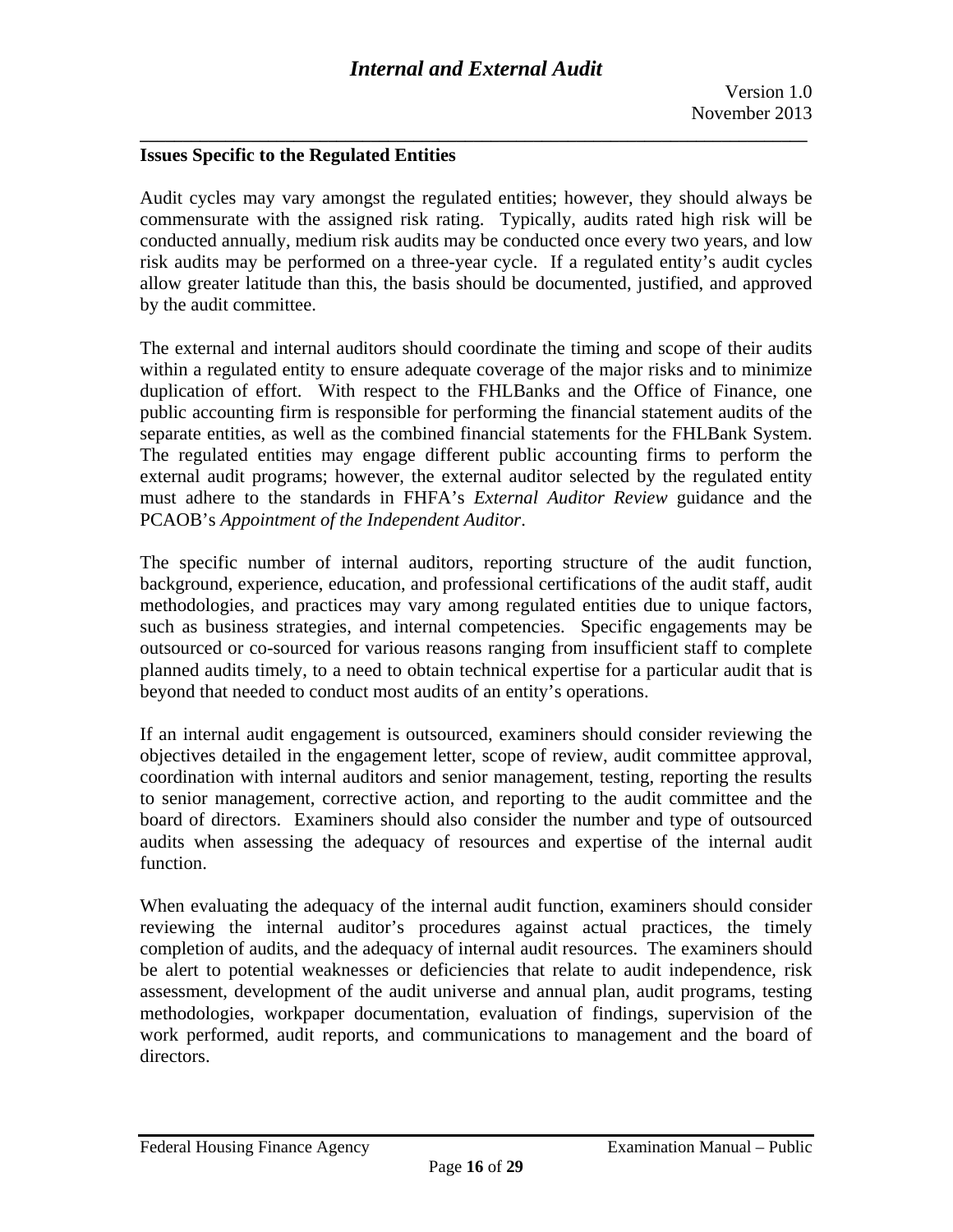#### **Examination Guidance**

The workprogram for the Internal and External Audit examination module is detailed below. If this module is included in the examination scope, the examiner must perform worksteps sufficient in coverage to document the basis for conclusions on the quantity of risk and quality of risk management pertaining to this area. Transaction testing is mandatory and the examiner must document sufficient worksteps from Section 4, *Testing*, to support the findings and conclusions from this examination module.

In determining the extent of review and testing to be conducted in completing each analysis, the examiner should take into account any applicable FHFA off-site monitoring or analysis reports, such as analyses of the quality and effectiveness of corporate governance practices, financial condition and performance, economic and housing industry conditions, internal controls, and audit coverage relating to the institution's audit activities.

NOTE: Text in (*italics*) referenced in a workstep represents illustrative guidance that serves as suggestions for specific inquiry.

### **1. Scope of Examination Work Performed**

Evaluate the independence, scope of responsibility, and objectivity of the internal audit function and independence of the external auditor. Specific worksteps include, but are not limited to, the following:

- 1) Review past reports of examination for outstanding issues or previous problems related to internal audit and/or external audit.
- 2) Review FHFA off-site monitoring or analysis reports, and workpapers produced as part of on-going monitoring, related to internal audit and/or external audit.
- 3) Assess the status of outstanding examination findings pertaining to internal audit and/or external audit.
- 4) Review minutes of meetings of the board of directors, audit committee and other relevant board and management committees for any issues regarding internal audit and/or external audit.
- 5) Determine if the purpose, authority, and responsibility of internal audit has been formally defined in a charter that has been approved by the audit committee.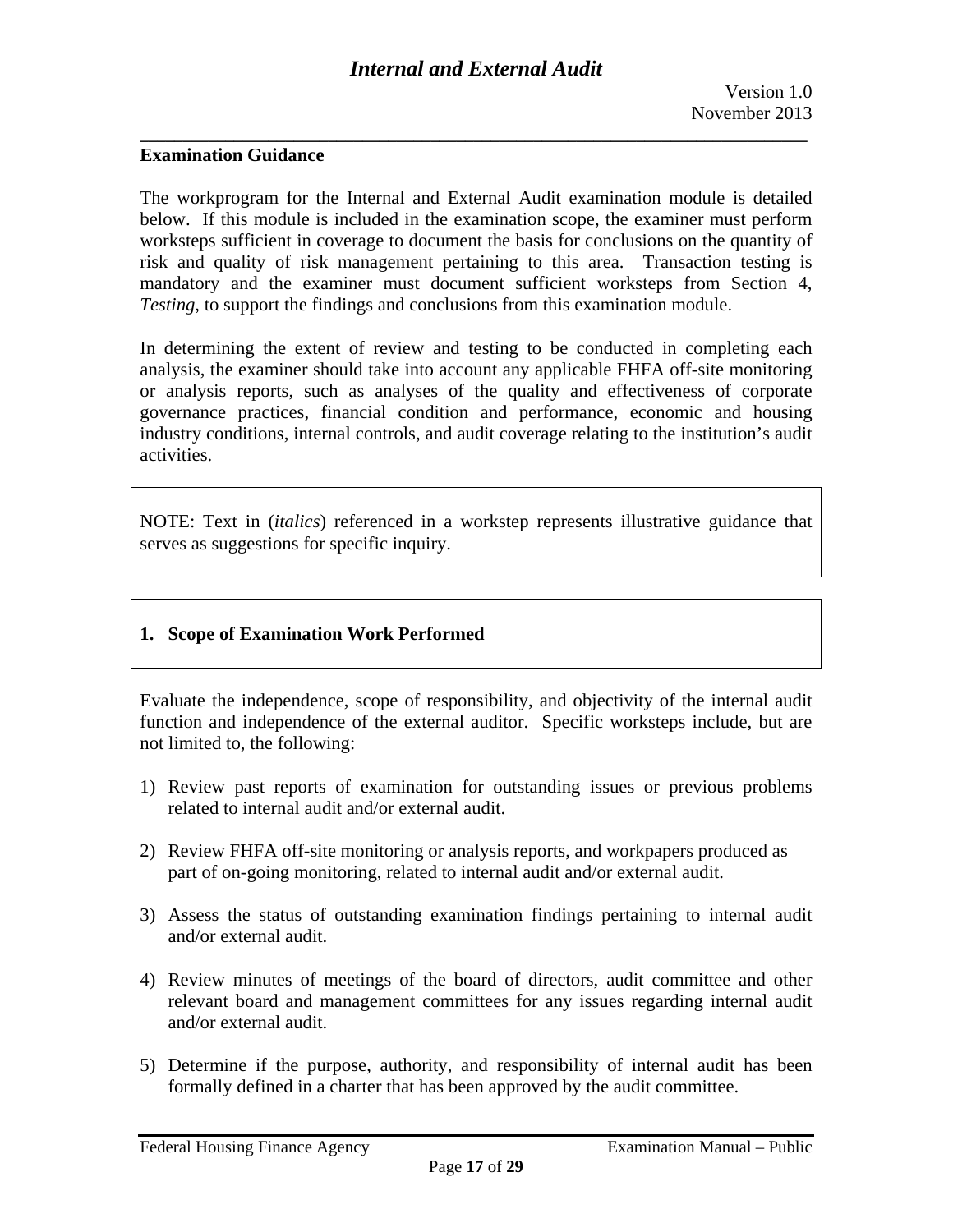- 6) Determine if the charter establishes the internal audit department's position within the regulated entity, authorizes unrestricted access to records, personnel, and physical properties relevant to the performance of audits, defines the scope of internal audit activities, addresses consulting activities, and is periodically reviewed by the audit committee.
- 7) Determine if the internal audit function has a code of ethics that adequately addresses the principles and rules of conduct that are relevant to the profession and practice of internal auditing.
- 8) Contact the FHFA's Office of the Chief Accountant to obtain and evaluate any applicable information from their external auditor workpaper review regarding the assessment of the internal audit function.
- 9) Review the external auditor's opinion on internal audit reliance that was reported to the audit committee. *(Does the opinion cast any doubts on the reliability of the internal audit department's work?)*

Summarize the work performed in the examination of the internal and external audit area. To the extent there were modifications to the originally planned scope based on concerns identified during the examination, document those changes and the reasons for such changes.

### **2. Description of Risks**

Evaluate the internal audit director's methodology for managing the audit department and whether internal audit contributes materially to the improvement of the organization's risk management, control and governance. Evaluate the audit committee's engagement of the external auditor and communications with the external auditor, and whether they conform with FHFA regulations and guidance. Specific worksteps to consider include the following:

- 1) Determine if the internal audit department policies and procedures comply with the Institute of Internal Auditors *Standards for the Professional Practice of Internal Auditing*. *(Do policies and procedures provide sufficient guidance to understand and comply with the Standards?)*
- 2) Review and assess the internal auditor's annual risk assessment plan and results and how it connects to the audit universe and annual audit plan. *(Does the audit universe and audit plan appropriately address and budget for high risk areas?)*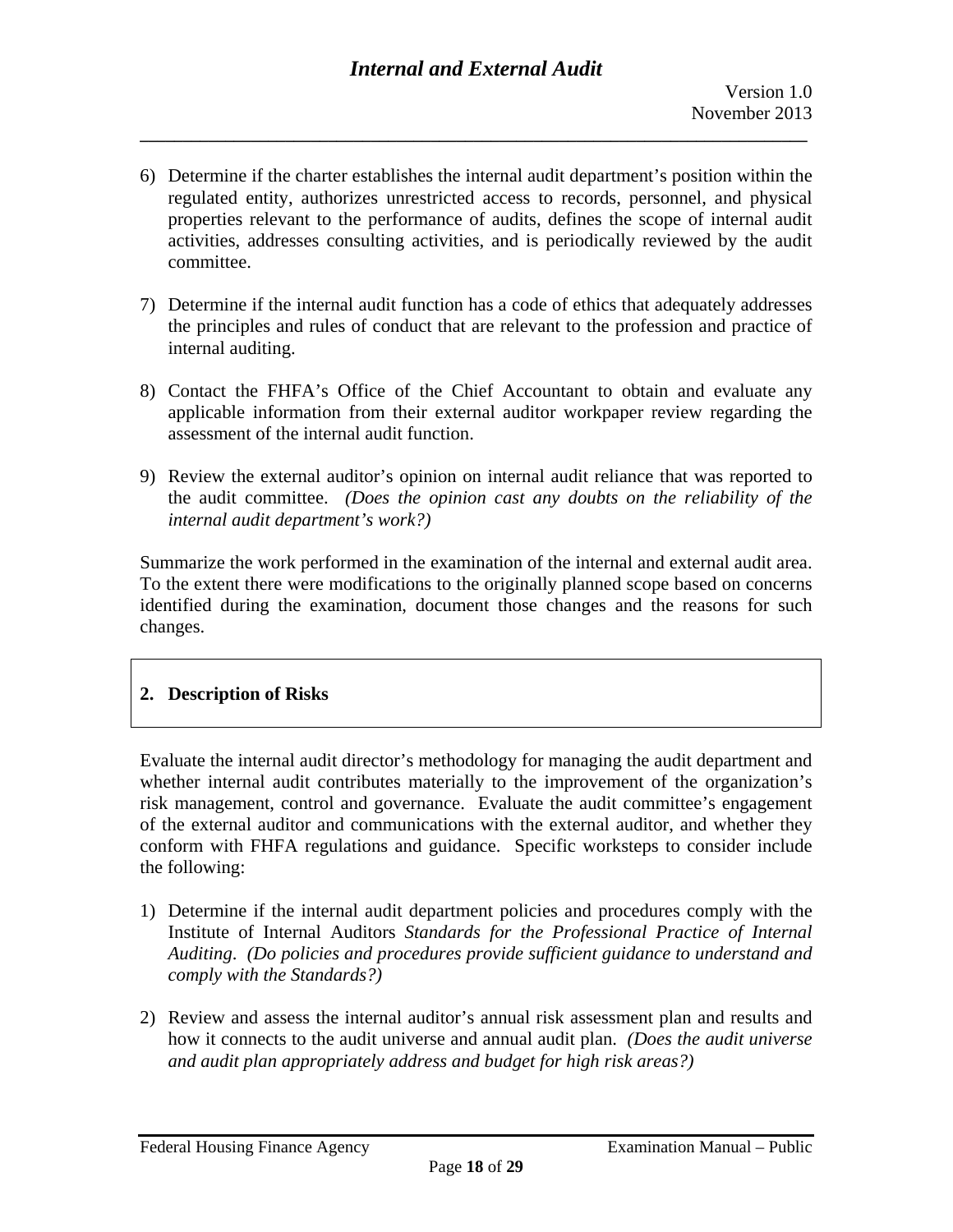3) Review and evaluate the audit universe and annual audit plan to determine if they are based on internal audit's assessment of risk, include input of senior management and the board of directors and audit committee, and consider consulting assignments.

**\_\_\_\_\_\_\_\_\_\_\_\_\_\_\_\_\_\_\_\_\_\_\_\_\_\_\_\_\_\_\_\_\_\_\_\_\_\_\_\_\_\_\_\_\_\_\_\_\_\_\_\_\_\_\_\_\_\_\_\_\_\_\_\_\_\_\_\_\_\_\_\_\_\_\_\_\_\_** 

- 4) Determine if internal audit resources are appropriate, sufficient and effectively deployed to achieve the audit plan. *(Is the audit plan completed on schedule without the need to postpone audits to the next cycle?)*
- 5) Review the annual audit plan to determine if it covers significant risks of the regulated entity and the frequency of those audits.
- 6) Review and evaluate departmental policies and procedures to determine if they provide an adequate guide to the audit staff. *(Do the policies and procedures simply mirror the IIA Standards or do they provide sufficient guidance on how to comply with the IIA Standards?)*
- 7) Determine if the internal audit department participates on any management committees, as well as, the development of new systems and products, and if so assess internal audit's role(s). *(Is internal audit a voting member on a committee responsible for taking on risk, which would jeopardize independence?)*
- 8) Determine if the internal audit function is adequately coordinated with the external auditors and outside consultants to ensure proper coverage and minimize duplication of efforts.
- 9) Review and evaluate periodic reports provided to the board of directors and senior management on the internal audit performance relative to the annual audit plan, that report significant risk exposures and control issues, corporate governance issues, and other matters needed or requested by the board of directors and senior management.
- 10) Review any internal assessments, including ongoing reviews of the performance of the internal audit or consulting engagement such as the supervision of the engagement, review of workpapers and the final report, and surveys with senior management ensuring that audit workpapers support the conclusions drawn in the report. *(Are issues reported to the appropriate individuals within the organization?)*
- 11) Review any external assessments, such as quality assurance reviews which are required by the *Standards* to be performed every five years. *(Have recommendations included in the external assessments been implemented by internal audit?)*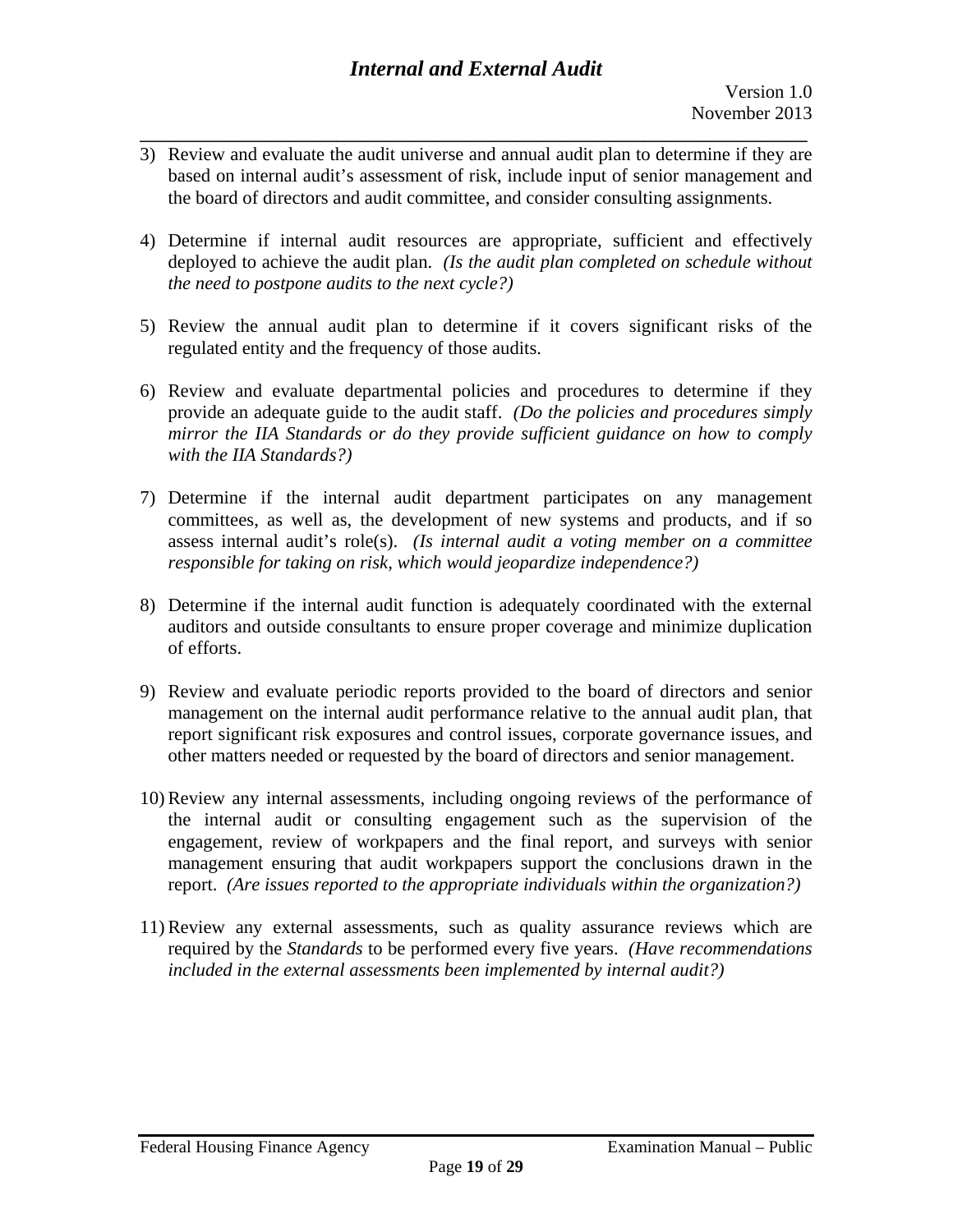### **3. Risk Management**

Assess the regulated entity's adequacy of audit function internal controls and efforts to remediate identified weaknesses. Specific worksteps to consider include:

#### *Risk Identification Process*

- 1) Assess the adequacy of the internal auditors' work in evaluating the effectiveness of the institution's risk control environment, particularly the identification and management of the principal risks facing the regulated entity. As part of the assessment, evaluate preplanning, fieldwork, supervision, reporting, follow-up, and consulting services.
- identifying and addressing significant risks to the regulated entity. *(Are the*  2) Evaluate the effectiveness of external auditor's engagement letters, formal reports, and management letters that have been communicated to senior management in *engagement letters "boilerplate" or are they tailored to the regulated entity's risk profile? Do the reports provide sufficient detail on areas that need corrective action?)*
- 3) Assess the external auditor's communications to the audit committee for their effectiveness in focusing the audit program on areas of high risk and the extent and effectiveness of coordination between external and internal audit activities. Refer to Sarbanes-Oxley Section 204. Specific areas to consider include:
	- a) Indemnification clauses which limit or release the external auditor from liability for negligent acts are excluded from the engagement letter.
	- b) Annual report that discloses the external auditor's opinion on the presentation of the financial statements, and, when applicable, the external auditor's report on management's assertions over financial reporting.
	- c) Management letters that address other matters or issues to senior management.
	- d) Report to the audit committee which includes, but is not limited to, the following:
		- i. Responsibility of the independent external auditors, and communications to the audit committee.
		- ii. Scope and results of the annual audit, internal audit reliance and management cooperation.
	- iii. Report on compliance with certain laws and regulations and on internal controls over financial reporting as well as significant accounting, auditing and reporting matters.
	- iv. Emerging accounting and reporting issues, regulatory matters, and other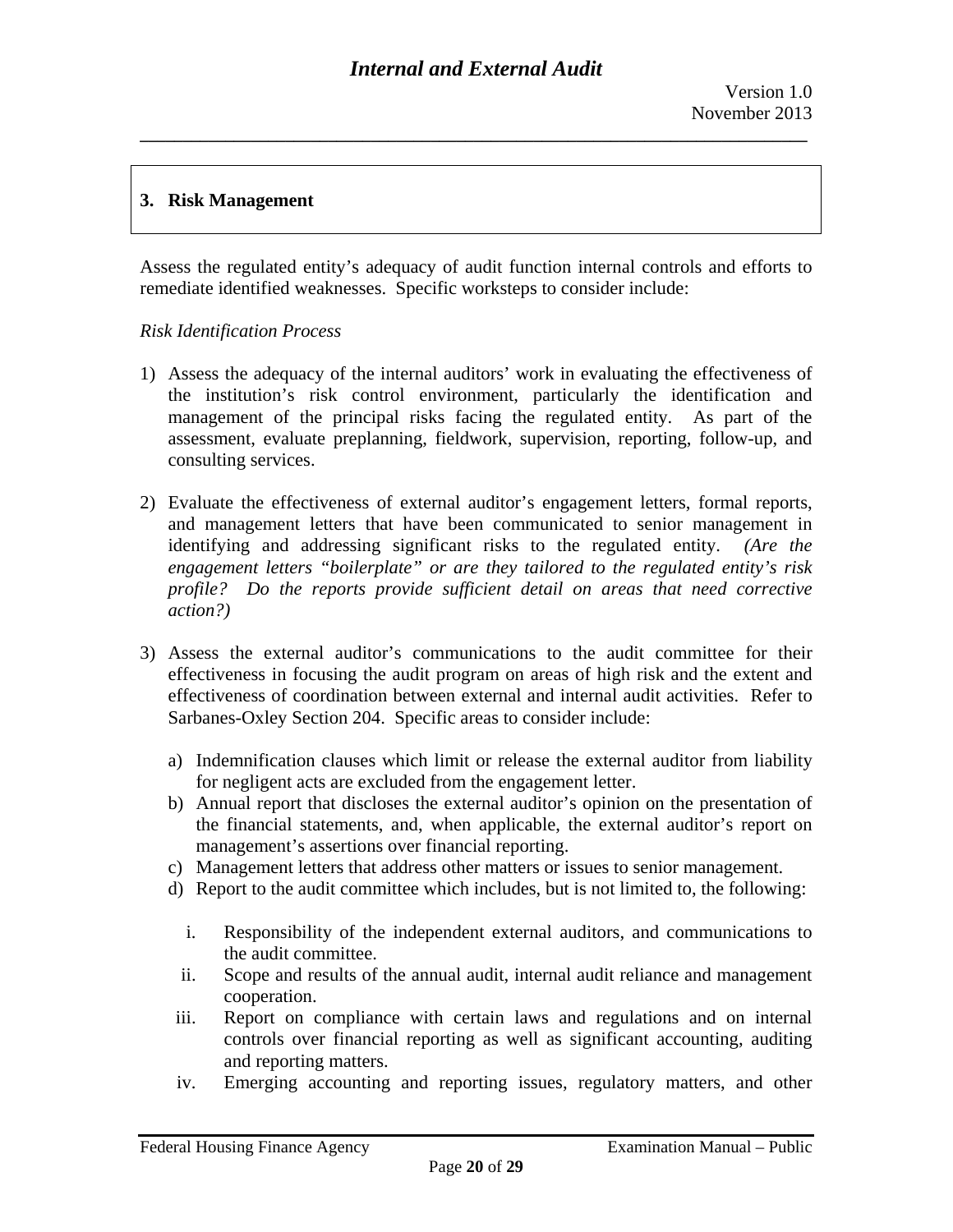services rendered.

- v. Independence.
- 4) Evaluate the adequacy of the objectives and scopes of any outsourced reviews and determine the status of management's actions regarding recommendations. *(How has internal audit responded to the consultant recommendations?)*
- 5) Assess the communications to the audit committee that address the following subjects:
	- a) Significant accounting policies, including the external auditor's judgment of the quality of the accounting policies and the consistency of the application of those policies and alternative accounting treatments with GAAP.
	- b) Management judgments and accounting estimates, audit adjustments, and potential effects on the financial statements of any significant risks and exposures.
	- c) Fraud and other illegal acts and deficiencies in internal control.
	- d) Material uncertainties related to events and conditions, including going concern issues.
	- e) Other information in documents containing audited financial information.
	- f) Disagreements with management and difficulties encountered in performing the audit.
	- g) Consultations with other accountants.
	- h) Major issues discussed with management prior to retention.
	- i) Responsibilities of the audit committee.
	- j) FHFA examination findings and management's progress in remediating those findings.

### *Organizational Structure*

- 1) Review the organization chart to determine internal audit independence and determine if the internal auditor reports directly to the audit committee on substantive matters and is ultimately accountable to the audit committee and the board of directors. *(Does the internal audit director report directly to the CEO on issues other than administrative matters?)*
- 2) Review staff resumes to determine if education, experience, training and professional certifications of the audit staff appear sufficient to perform their duties and responsibilities. *(Does the audit staff have specialized expertise on highly technical functions performed by the regulated entity?)*
- 3) Evaluate the qualifications and independence of audit committee members. For FHLBanks, determine if at least one member of the audit committee has extensive accounting or financial management experience as required by 12 CFR 917.7.
- 4) Review and evaluate the audit committee charter. Determine if the formal definition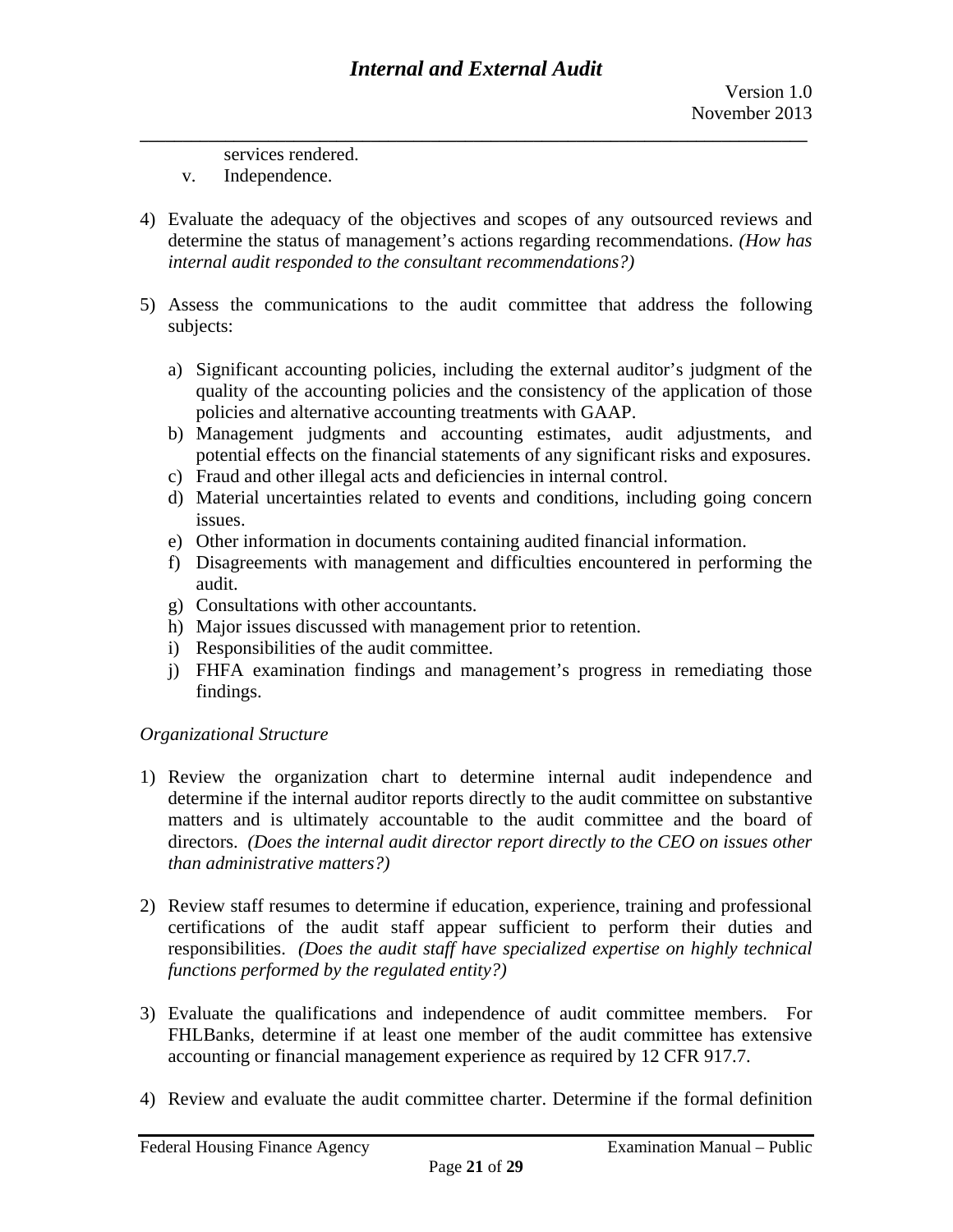of the purpose, authority and responsibility of the audit committee was approved by the board of directors. With respect to FHLBanks, determine compliance with 12 CFR 917.7, which requires re-approval of the audit committee charter at least every three years.

5) Review and assess the compensation and performance evaluation of the internal audit director. *(Is this evaluation performed by the audit committee? Is the independence of the internal audit function compromised by the influence of the CEO? Do the internal audit director's compensation standards ensure there will not be a conflict of interest in carrying-out job responsibilities in an objective fashion? )* 

# *Reporting*

- 1) Review and evaluate the adequacy of information reported to the audit committee which includes, but is not limited to, the following:
	- a) Minutes of prior meetings that have been presented to and approved by the audit committee.
	- b) Status of the current audit plan and other audit matters, such as performance, personnel, training and budgets.
	- c) Prior audit and consulting reports and management's responses.
	- d) Summaries of significant risk exposures and control issues, corporate governance issues and other matters needed or requested by the board of directors or senior management, such as new regulatory or accounting requirements, employee related issues and contingent litigation.
	- e) Tracking and reporting the status of previously reported findings.
	- f) External auditors' and third-party reports, presentations and SSAE 16 reviews on key/critical service providers.
- 2) Review and evaluate periodic reporting by the audit committee chairman to the board of directors. *(Are the reports comprehensive or do they simply state the status of the annual audit plan schedule?)*

### *Information Technology*

1) Interview internal audit staff to determine if they have knowledge of key information technology (IT) risks and controls and available technology-based audit techniques necessary to perform their assigned work, understanding they may not have the expertise of an IT auditor and contract that work out. *(Does the internal audit staff have sufficient knowledge and expertise to review the work of an IT contractor or outsourced audit?)*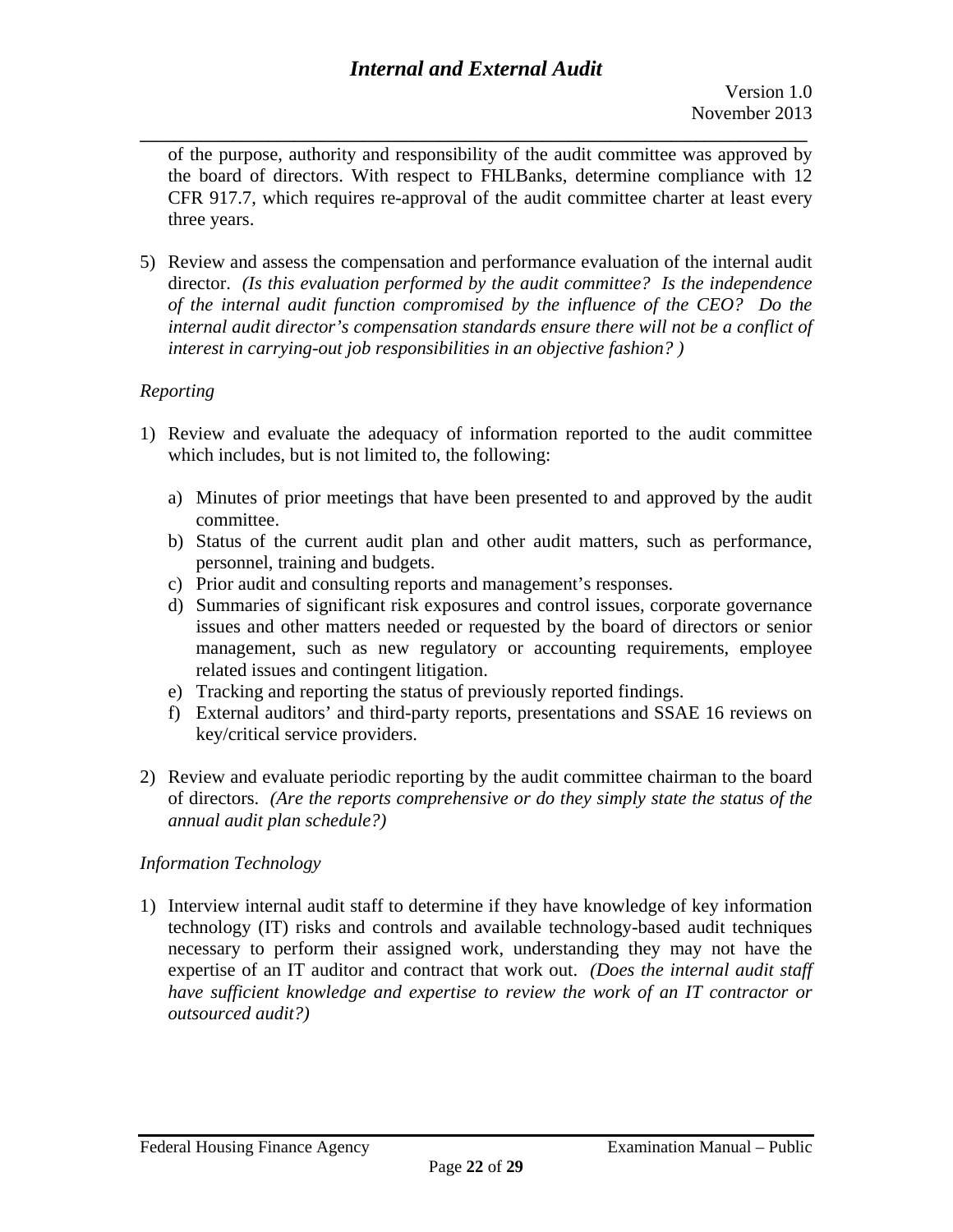#### *Compliance*

- 1) Review and evaluate the implementation and administration of whistleblower policies and procedures complying with Sarbanes-Oxley requirements.
	- a) Verify the audit committee has established procedures for the receipt, retention, and treatment of complaints regarding accounting, internal accounting controls, or auditing matters, including procedures for employees to confidentially and anonymously submit concerns on accounting or auditing matters. (Sarbanes-Oxley Section 301.)
	- b) Verify any investigation into a submission does not in any way discriminate against the employee who disclosed their concerns. (Sarbanes-Oxley Section 806.)
- 2) Assess compliance with FHFA PMOS Standard 2 (Independence and Adequacy of Internal Audit System). Specifically:
	- a) Verify that the regulated entity's board of directors has established an audit committee whose responsibilities include ensuring the independence of the internal audit function and that the internal audit staff is trained and competent.
	- b) Verify that the board of directors reviews and approves the audit committee charter at least every three years.
	- c) Determine that the audit committee evaluates the effectiveness of the internal audit function.
	- d) Evaluate the promptness and adequacy of responses provided to the audit committee concerning internal audit reports.
	- e) Evaluate and assess internal audit's effectiveness in monitoring the adequacy of the regulated entity's internal controls.
	- f) Evaluate the independence of internal audit.
	- g) Evaluate the staffing resources (competency and resource numbers) of the internal audit staff.
	- h) Determine if internal audit conducts risk-based audits based on a risk-based organizational assessment.
	- i) Verify that internal audit conducts adequate testing and review of internal control and information systems.
	- j) Verify that internal audit takes adequate steps to ensure that any violations, findings, weaknesses, and other issues reported by regulators, external auditors, and others are promptly addressed and satisfactorily resolved.
- 3) Determine compliance with FHFA's *External Auditor Review* guidance and the PCAOB's *Appointment of the Independent Auditor*.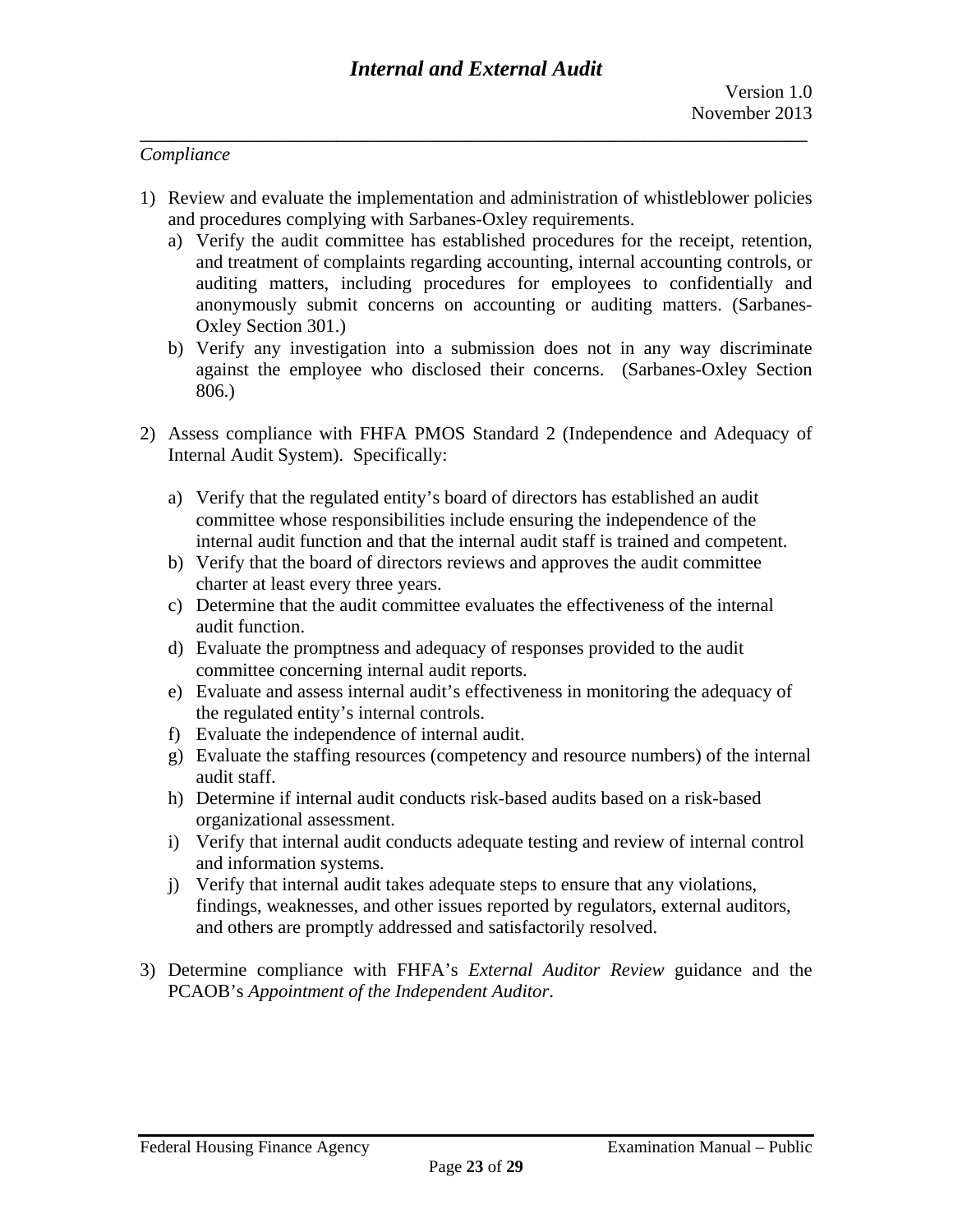# **4. Testing**

Given the nature of examination work, specifically, the fact that it is usually impractical to test 100 percent of workpapers, examiners typically use risk-based, judgmental, nonstatistical sampling whereby they rely on their professional experience and knowledge to determine the appropriate sample. When choosing a sample, examiners should consider a number of factors in order to optimize the representative quality of the sample. Those factors should include the nature of the risk of the audited activity as reflected in the department's risk assessment. High risk activities may warrant a larger sample than lower risk activities. Examiners should select samples from the audit work performed under the supervision of the various audit managers given that the quality of individual audit engagements may differ across audit managers. When examiners are projecting the results of judgmental sampling to the entire population of internal audit work, examiners should ensure that they have sampled an appropriate number of audits relative to the entire audit population to reduce sample error. For further guidance on the review of specific internal audits, see Appendix A at the end of this module.

- 1) Select a sample of recently completed internal audits and evaluate the adequacy of the scope, testing, and workpapers completed by internal audit and determine the status of corrective actions for findings.
- 2) Review and evaluate training to address the continuing professional development of the audit staff.
- 3) Select a sample of recently completed audits that were outsourced and evaluate the adequacy of the scope, testing, and workpapers completed by internal audit and determine the status of corrective actions for findings. Specifically:
	- a) Obtain and review the following documents:
		- i. Outsourced internal audit arrangement contracts or engagement letters.
		- ii. Outsourced internal audit reports.
	- iii. Outsourced audit policies, if any.
	- b) Review the outsourcing arrangement contract/engagement letter between the contractor and regulated entity and determine whether the contract/letter adequately:
		- i. Defines the expectations and responsibilities under the contract for both parties.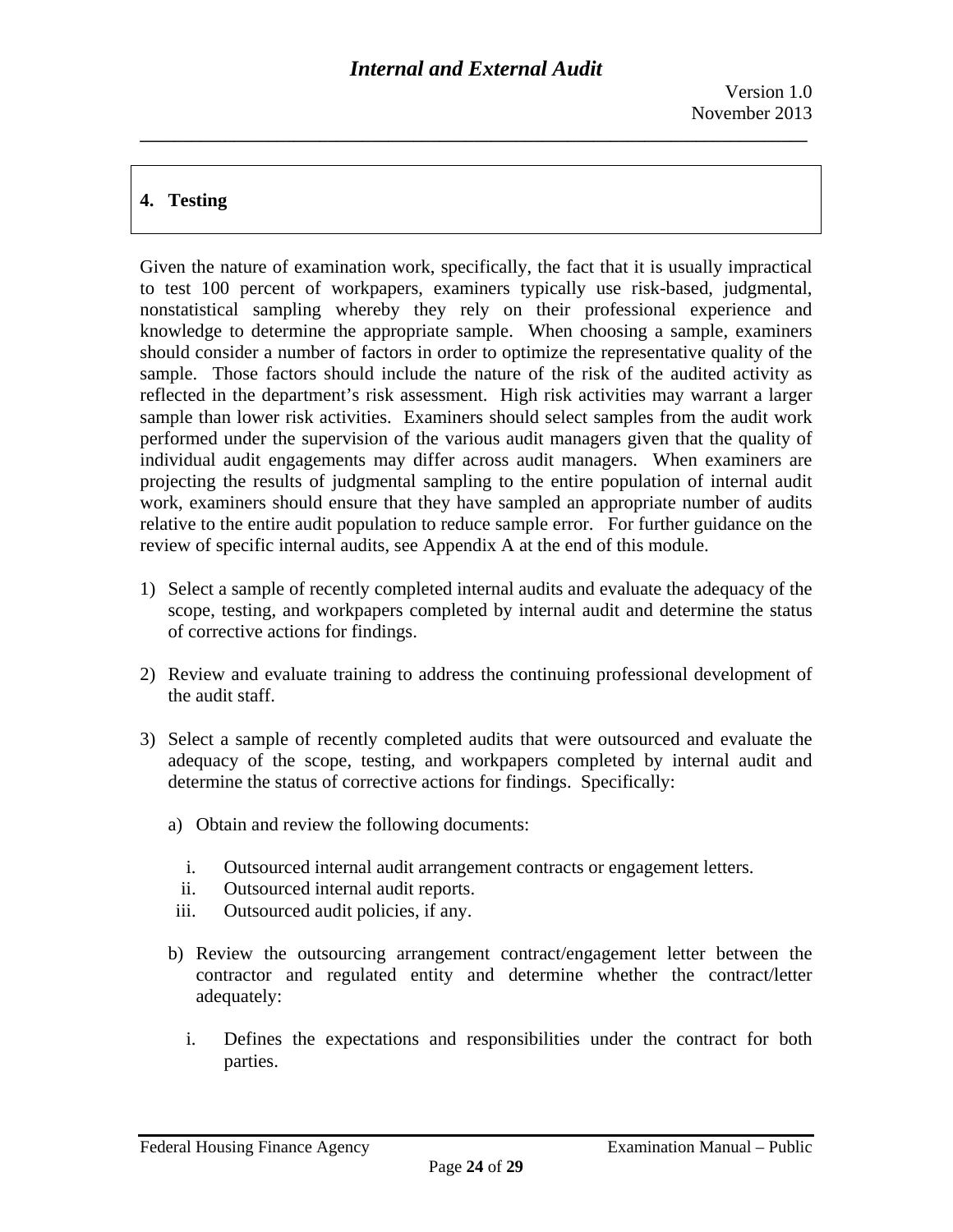- **\_\_\_\_\_\_\_\_\_\_\_\_\_\_\_\_\_\_\_\_\_\_\_\_\_\_\_\_\_\_\_\_\_\_\_\_\_\_\_\_\_\_\_\_\_\_\_\_\_\_\_\_\_\_\_\_\_\_\_\_\_\_\_\_\_\_\_\_\_\_\_\_\_\_\_\_\_\_**  ii. Sets the scope, frequency, and fees to be paid for work to be performed by the outside contractor.
	- iii. Describes responsibilities for providing and receiving information, such as the type and frequency of contractor reporting to the regulated entity's audit manager, senior management, and audit committee or board of directors about the results and status of work.
	- iv. Establishes protocol for changing the terms of the engagement, especially for expansion of audit work if significant issues arise, as well as stipulations for default and termination of the contract.
	- v. States that internal audit reports are the property of the regulated entity and specifies ownership of internal audit workpapers. If the contractor retains ownership of the workpapers, the contract should stipulate that the regulated entity will be provided copies of related workpapers that the entity deems necessary, and that regulated entity employees will have reasonable and timely access to contractor workpapers.
	- vi. Notes that the contractor's audit activities are subject to FHFA review and that examiners will be granted full and timely access to all related outsourced internal audit reports, audit programs, audit workpapers, and memorandums and correspondence prepared by the outsourced contractor.
	- vii. Specifies the location and for how long the contractor will retain outsourced internal audit reports and related workpapers. If the workpapers are in electronic format, the agreement should address contractor maintenance of proprietary software to facilitate access and review by the regulated entity or the examiners.
	- viii. Establishes processes for determining who bears the cost of consequential damages arising from errors, omissions, and negligence.
	- ix. States that the contractor will not perform management functions, make management decisions, or act or appear to act in a capacity equivalent to a member of regulated entity management or regulated entity employee. As applicable, states the contractor will comply with professional and regulatory independence guidance.
	- c) Determine, through discussions with regulated entity management or review of applicable documentation, whether the board of directors or audit committee performed sufficient due diligence to satisfy themselves of the contractor's competence and objectivity prior to entering the outsourcing arrangement. Consider whether due diligence addressed the following:
		- i. Available contractor services (including specialized areas) and work arrangements.
		- ii. Costs and benefits of contractor services to be provided.
	- iii. Ability and flexibility of contractor to perform the services in a timely manner and maintain the confidentiality of regulated entity data.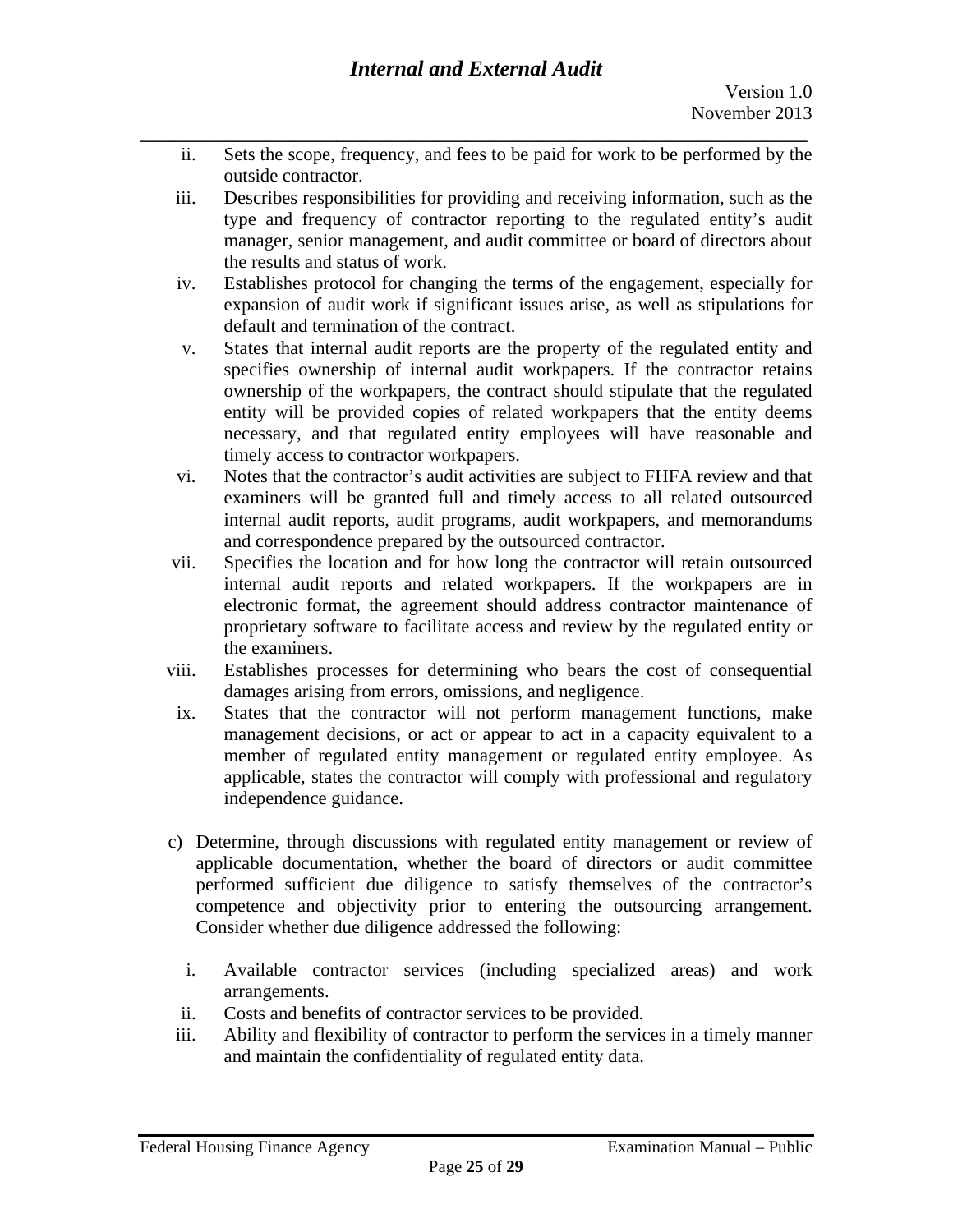- **\_\_\_\_\_\_\_\_\_\_\_\_\_\_\_\_\_\_\_\_\_\_\_\_\_\_\_\_\_\_\_\_\_\_\_\_\_\_\_\_\_\_\_\_\_\_\_\_\_\_\_\_\_\_\_\_\_\_\_\_\_\_\_\_\_\_\_\_\_\_\_\_\_\_\_\_\_\_**  iv. Experience level, technical expertise, and credentials of contractor staff (including specialized areas such as information technology, international, trust, and capital markets).
	- v. Notifications of any changes in contractor processes, staffing, or other changes affecting assigned staff.
	- based or traditional, use of audit tools and audit technology). vii. Reference checks. vi. Contractor's approach for conducting outsourced internal audits (e.g., risk-
	-
	- viii. Contractor's internal quality control processes (peer review and quality assurance).
	- ix. Discussions of contractor independence, objectivity, integrity, and conflict of interest standards, e.g., AICPA, IIA, PCAOB, and SEC.
	- d) Arrange a meeting with the contractor and discuss the outsourced internal audit program. Consider:
		- i. Contractor's understanding of the regulated entity's risk profile and business.
	- Contractor's sampling techniques for testing internal controls.
	- Contractor's training program for its audit staff.
	- ii. Contractor's sampling techniques for testing internal controls.<br>iii. Contractor's training program for its audit staff.<br>iv. Communication with and reporting to the regulated entity's board of directors, audit committee, and management.
	- v. Whether the contractor's audit procedures are customized for each regulated entity client or are generic.
	- vi. Contractor's method for reviewing internal controls.
	- vii. Methods used to structure contracts.
	- viii. How the contractor ensures independence/coordination with external audit activities.
	- ix. Workpaper documentation standards.
	- e) Determine how the regulated entity and contractor address control weaknesses or other matters noted by the outsourced contractor. Consider whether:
		- i. The contractor reports results of outsourced internal audit work to the regulated entity's audit manager or internal auditor in a timely manner.
		- ii. The contractor has access to the board of directors or the audit committee to independently report findings when necessary. *(If not, how are findings communicated? Are concerns communicated to both the board and senior management appropriately?)*
	- f) Review outsourced internal audit reports issued and a sample of outsourced internal audit workpapers to determine their adequacy and preparation in accordance with the audit program and the outsourcing agreement for the regulated entity. Determine whether: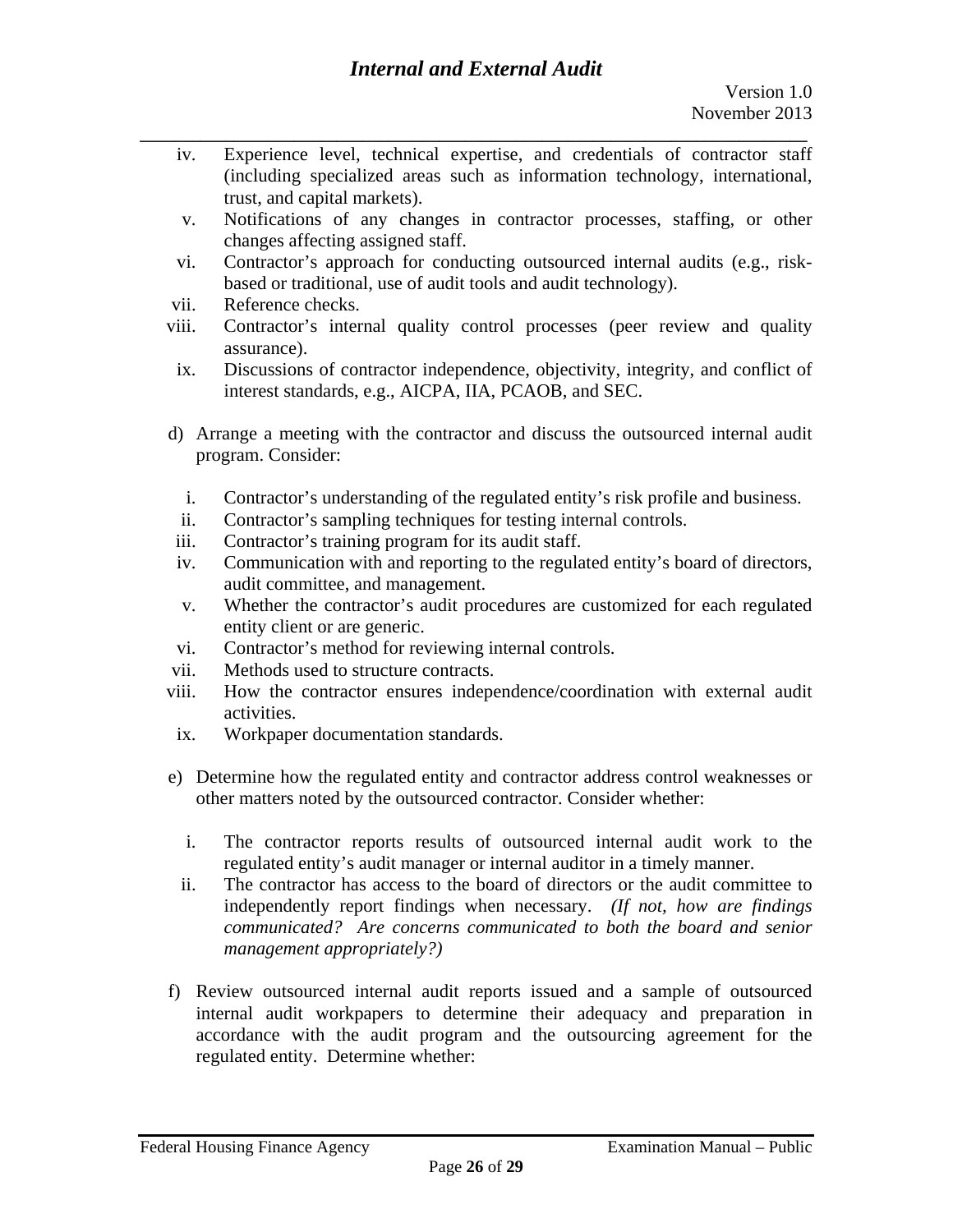- **\_\_\_\_\_\_\_\_\_\_\_\_\_\_\_\_\_\_\_\_\_\_\_\_\_\_\_\_\_\_\_\_\_\_\_\_\_\_\_\_\_\_\_\_\_\_\_\_\_\_\_\_\_\_\_\_\_\_\_\_\_\_\_\_\_\_\_\_\_\_\_\_\_\_\_\_\_\_**  i. Workprogram steps, calculations, or other evidence support the audit scope's objectives, procedures and conclusions set forth in the outsourced internal audit reports.
	- ii. The scope of the outsourced internal audit procedures and work is adequate in light of risk and control assessments for the area audited.
	- iii. The workprogram and audit reports adequately document material findings, including root causes of significant weaknesses, and whether follow-up on noted weaknesses and promised corrective action is adequate.
	- g) Determine whether the scope of outsourced audit work is revised appropriately when the regulated entity's environment, activities, risk exposures, or systems change.

For additional guidance, the FHFA's Office of the Chief Accountant has provided suggested procedures and comments for completing the review of the regulated entities' internal audit. See attachment at the end of this module entitled "Guidance for the Review of Specific Internal Audits."

# **5. Conclusions**

- 1) Summarize conclusions for all examination work performed, including work performed by other FHFA staff as it relates to the regulated entity's internal audit and/or external audit function. Develop a memorandum articulating the risks to the institution related to internal audit and/or external audit and the regulated entity's management of those risks. The memorandum should describe the basis of conclusions reached and summarize the analysis completed. Within the memorandum, discuss the types of risk the regulated entity is exposed to (e.g., market, credit, operational); the level of risk exposure; the direction of risk (stable, decreasing, increasing); and the quality of risk management practices (strong, adequate, weak). A memorandum must be prepared irrespective of whether the examiner's assessment is positive or negative.
- 2) Conclude on the responsiveness to previous examination findings. Evaluate the adequacy of the regulated entity's response to previous examination findings and concerns.
- 3) Develop findings and prepare findings memoranda, as appropriate. Based on examination work performed, develop findings communicating concerns identified during the examination. Findings should identify the most significant risks to the institution and the potential effect to the regulated entity resulting from the concerns identified. Such documents should describe a remediation plan specifying the appropriate corrective action to address examination concerns and establish a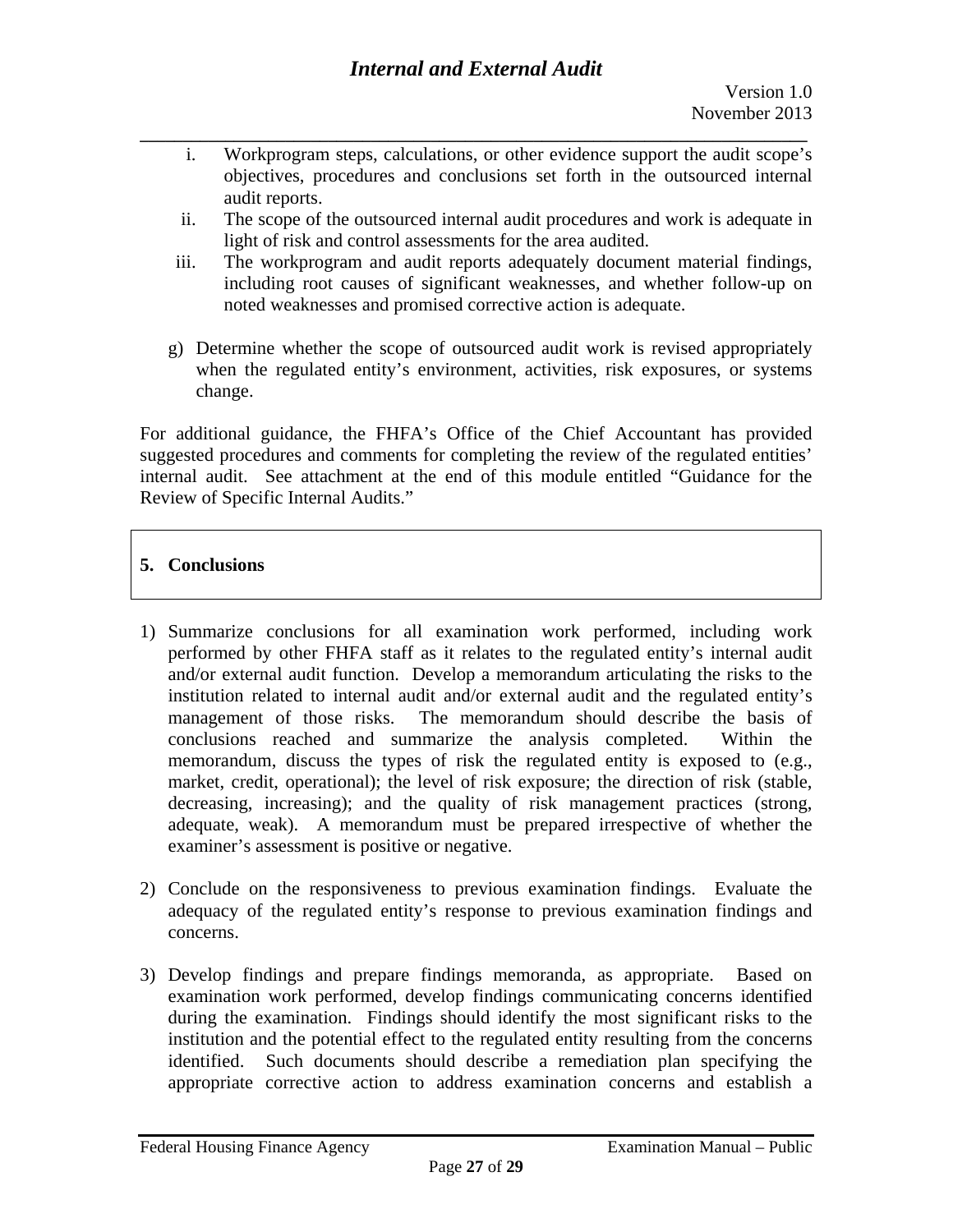**\_\_\_\_\_\_\_\_\_\_\_\_\_\_\_\_\_\_\_\_\_\_\_\_\_\_\_\_\_\_\_\_\_\_\_\_\_\_\_\_\_\_\_\_\_\_\_\_\_\_\_\_\_\_\_\_\_\_\_\_\_\_\_\_\_\_\_\_\_\_\_\_\_\_\_\_\_\_**  reasonable deadline for the regulated entity to remediate the finding. Communicate preliminary findings to the EIC. Discuss findings with regulated entity personnel to ensure the findings are free of factual errors or misrepresentations in the analysis.

4) Develop a list of follow-up items to evaluate during the next annual examination. In addition to findings developed in the steps above, include concerns noted during the examination that do not raise to the level of a finding. Potential concerns include issues the regulated entity is in the process of addressing, but require follow-up work to ensure actions are completed appropriately. In addition, potential concerns should include anticipated changes to the institution's practices or anticipated external changes that could affect the institution's internal audit and/or external audit function.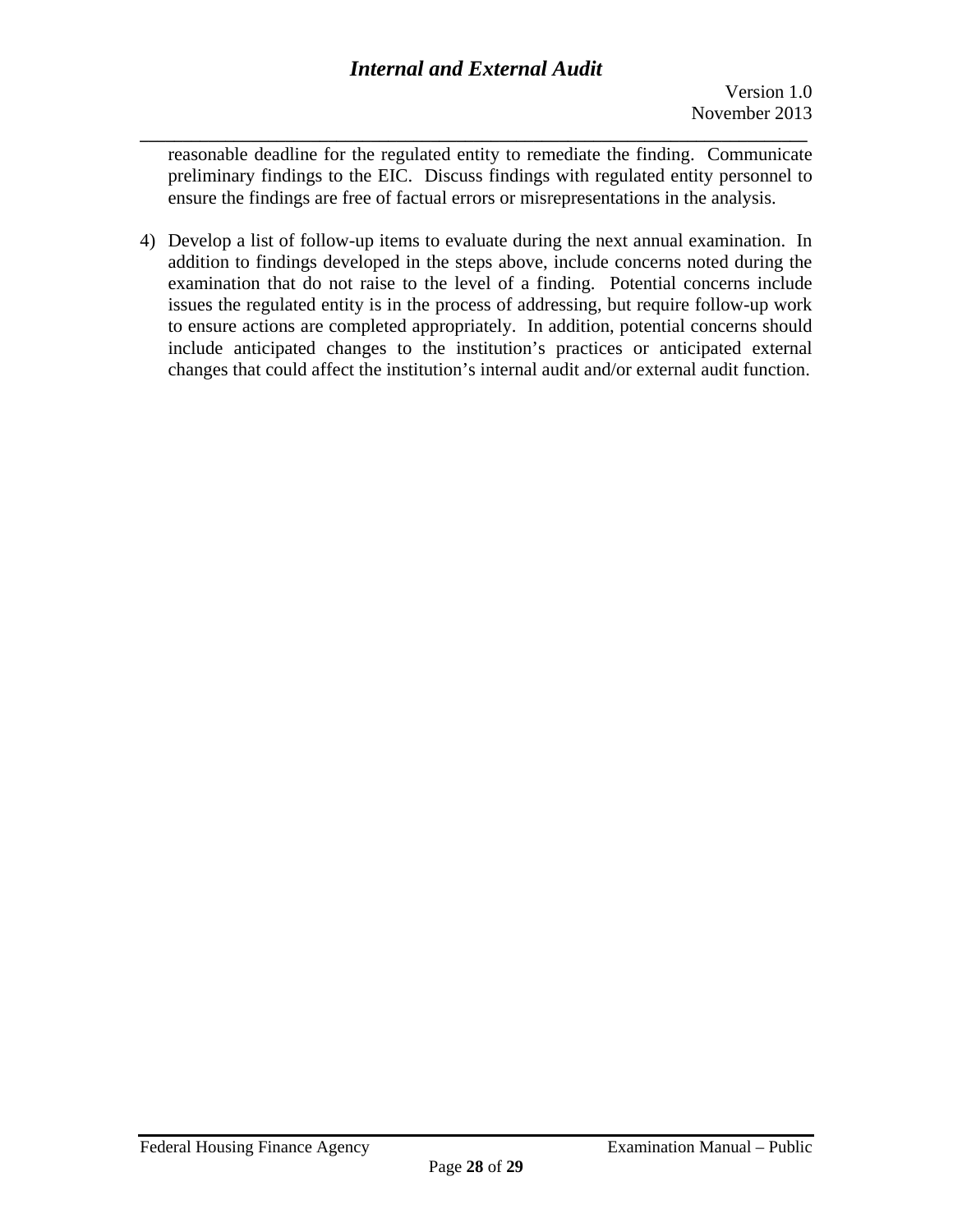#### **Workprogram**

**\_\_\_\_\_\_\_\_\_\_\_\_\_\_\_\_\_\_\_\_\_\_\_\_\_\_\_\_\_\_\_\_\_\_\_\_\_\_\_\_\_\_\_\_\_\_\_\_\_\_\_\_\_\_\_\_\_\_\_\_\_\_\_\_\_\_\_\_\_\_\_\_\_\_\_\_\_\_** 

#### **1. Scope of Examination Work Performed**

Workpapers must document the examination activities undertaken to evaluate potential risks related to internal audit and/or external audit.

#### **2. Description of Risks**

- Identify areas of concern related to internal audit and/or external audit
- Assess current risks and trends in the risk to the organization emanating from the internal audit and/or external audit area
- Evaluate changes within the organization or industry affecting risk
- Evaluate the entity's own risk-identification practices and conclude on their adequacy

#### **3. Risk Management**

- Assess and conclude on the adequacy of the organization's risk identification process
- Assess and conclude on the overall adequacy of internal controls, including an evaluation of:
	- o The regulated entity's organizational structure
	- o Policy and procedure development for internal audit and/or external audit
	- o Appropriateness of risk metrics established for internal audit and/or external audit
	- o Reporting by management and the board
- Assess and conclude on the adequacy of information technology and controls related to internal audit and/or external audit
- Assess and conclude on the adequacy of the organization's efforts to ensure:
	- o Compliance with laws, regulations and other supervisory guidance
	- o Compliance with the organization's policies and procedures

#### **4. Testing**

• Complete testing, as appropriate, to assess adherence with examination standards

#### **5. Conclusions**

- Summarize conclusions for all examination work performed related to internal audit and/or external audit
	- o Conclude on the level of risk to the organization
	- o Include an assessment of the adequacy of an organization's monitoring of risk and establishment of internal controls to mitigate risk
- Conclude on responsiveness to examination findings from previous examinations
- Develop examination findings as appropriate
- Identify areas requiring follow-up examination activities or monitoring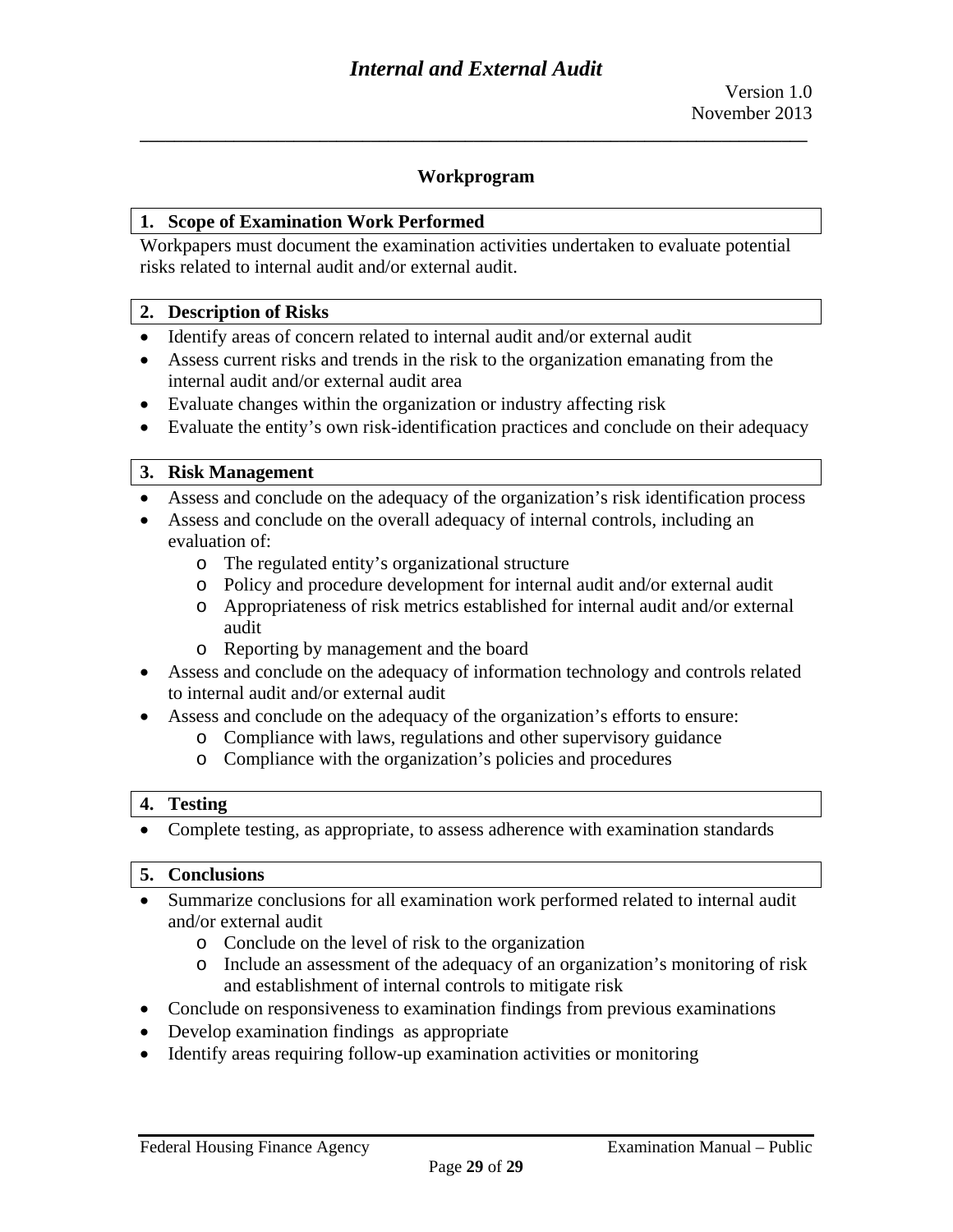#### **Guidance for the Review of Specific Internal Audits**

The following provides suggested guidance for reviewing internal audits when completing workprograms in specific risk areas as part of the safety and soundness examination activities for a regulated entity. When evaluating testing of controls performed by the internal auditors for the area being reviewed, examiners should consider the following types of questions/procedures and related rationale, as applicable, when completing their analysis.

### **internal audit department's annual Internal Audit plan? 1. Does the purpose and objective of internal audit's work tie-in with the**

Obtain a copy of the internal audit department's annual plan. If the work does not tie-in, you should consider why not.

### **2. Are the risks related to the audit properly identified?**

As part of the planning phase of an audit, the internal audit team will determine what risks are related to the area/process under audit. In certain areas, the key risks may be apparent given the industry and specific area. For example, loan loss reserves. However, identifying the key risk areas also involves other points such as internal audit brainstorming with the external audit team and management as it relates to the area under examination, reviewing prior year audit results, reviewing the external audit's risk assessment, factoring in department turnover or any reorganizations, etc.

As an example, when planning an audit, the audit team should determine if there are other considerations that may expand the testing to be performed. For instance, if in the prior year audit of accounts payable, it was determined that invoices were often not properly authorized and payments were not properly coded for general ledger entry, which resulted in misstatement in the financial statements, these matters would be given higher weighting in the scope of this year's audit.

### **3. Is the scope of the audit adequate to achieve the overall objective?**

The scope of the audit should be based on what the internal audit team has determined are the key risks associated with this area. Continuing with the accounts payable audit example, has the internal audit team established an overall objective to obtain assurance that the internal controls surrounding the accounts payable function are effective, i.e., payments are properly authorized and coded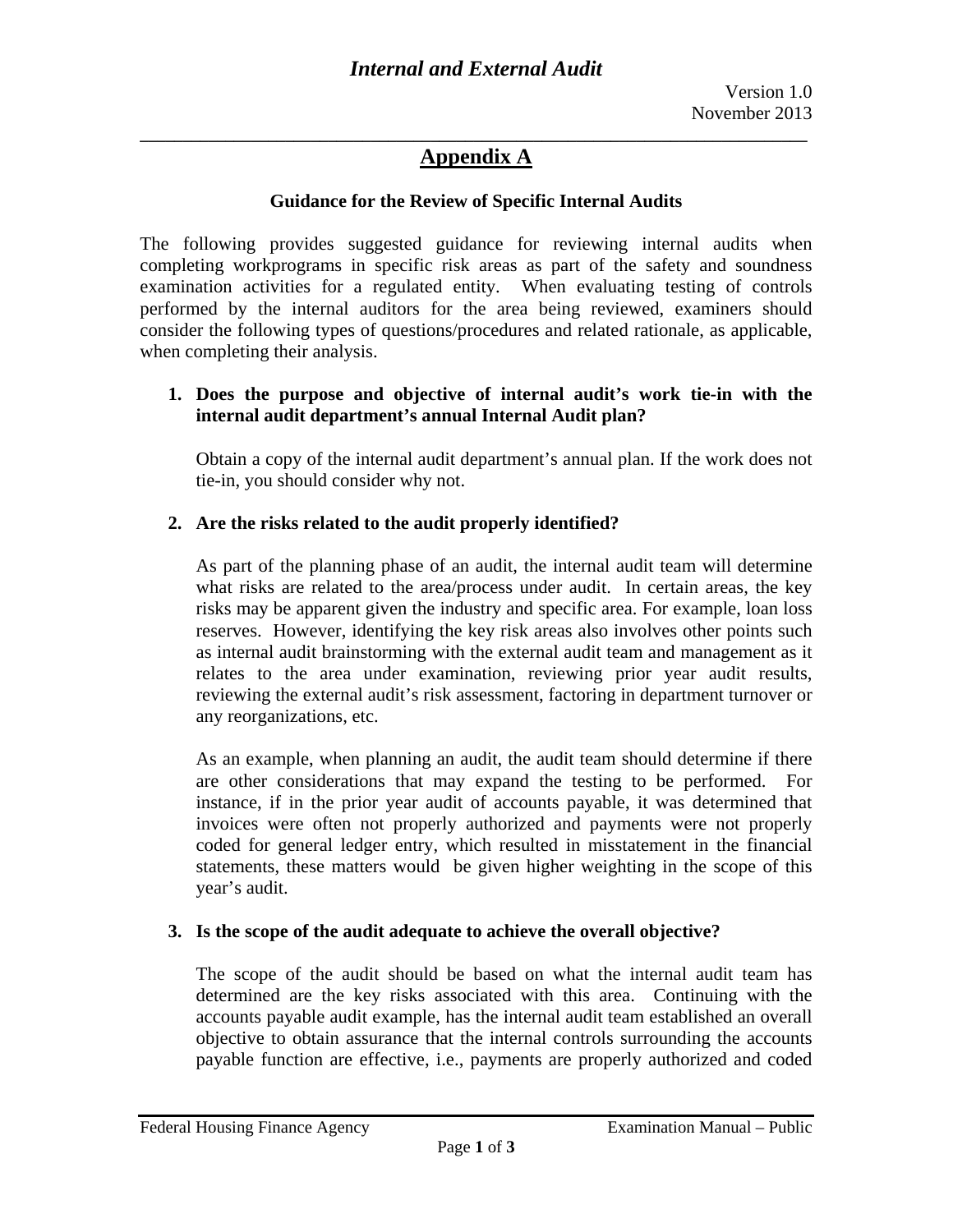relates to a high risk area, does internal audit's budget include sufficient hours? correctly. Another example would relate to the budgeted hours. If the audit work

# **4. Is the audit planned in accordance with the Internal Audit Department's Policies and Procedures?**

 audit? The examiner would review the internal audit workpapers to determine if they were completed in accordance with the Internal Audit Department's policies and procedures. If the policies and procedures require for a budget to be prepared and for certain work be completed in advance prior to actual field work, was a budget prepared and was the pre-field work completed before commencement of the

### **5. Do internal audit personnel assigned to the audit in their respective capacity (staff, senior, manager, etc.) have appropriate credentials for their assigned role? Is there evidence of appropriate levels of review being conducted throughout the audit?**

Internal Audits should be staffed with personnel that have the appropriate credentials for the role they are performing in the audit. For example, a high risk area audit of loan loss reserves should be staffed with experienced personnel. It would be reasonable to expect that team members on this audit have appropriate certifications, and some background/history with loan loss reserves. The examiner should also determine if appropriate levels of review are occurring. Was the staff auditor's work reviewed and signed-off by the senior auditor and manager?

### **6. Do the audit tests appear to be reasonably designed to meet the audit objectives?**

For example, if the audit objective is to determine whether internal controls surrounding accounts payable are effective, and one of the key risks identified is unauthorized payments, then it would be reasonable to expect that internal audit reviews payments made to ensure the required authorizations exist. This same rationale should follow each audit objective and risk identified during the planning process.

# **7. Is the sampling methodology properly documented and supported?**

In most instances it would not be feasible for internal audit to test 100 percent of the population under audit. As a consequence, internal audit uses various sampling methods when determining those items to test. It is a requirement that when sampling, the methodology be documented and the items selected for testing are identifiable by a person coming behind internal audit.